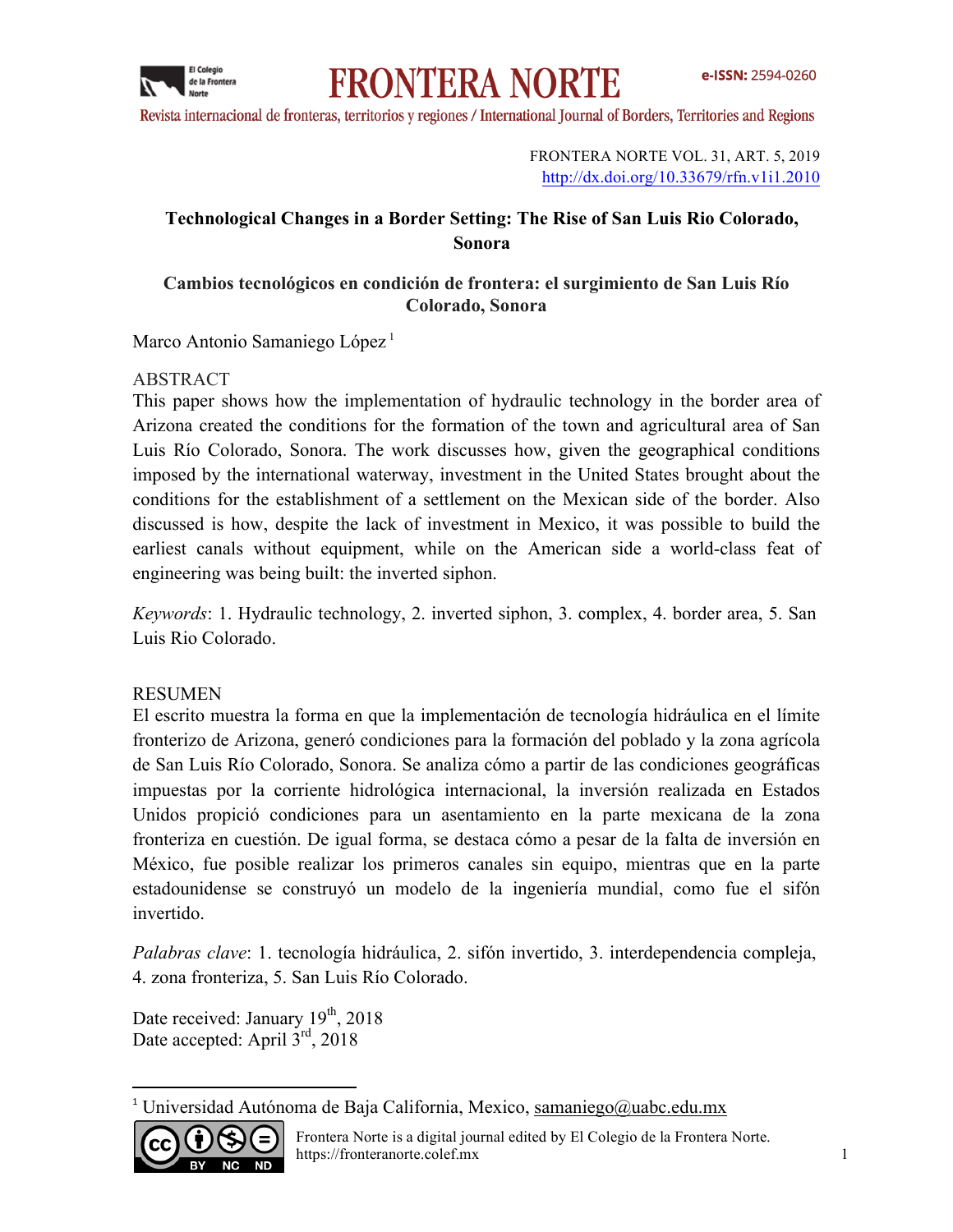#### INTRODUCTION

This paper seeks to analyze one process considered to play a substantial role in the formation of the Mexico-U.S. border in terms of water resources: technological developments north of the border that led to actions in Mexico as a result of the construction of hydraulic works. With regulatory frameworks that failed to envisage all scenarios, especially in the first four decades of the  $20<sup>th</sup>$  century, there was no coordination in actions or prior agreements, but the benefits for Mexico – such as the emergence of the town and agricultural region of San Luis Río Colorado, Sonora – were significant. This clearly contrasts with the prevailing discourse in which Mexico always loses out in its relationship with the United States. As noted in previous work, there exists a relationship, in terms of surface currents, that makes it necessary to observe the process in greater depth (Samaniego, 2006, 2012). Although the same may not be the case in other matters, as far as groundwater is concerned, there are also benefits for our country.

 At the same time, this work seeks to highlight the fact that actions taken by Mexican authorities were in response to decisions made in the United States, while also giving an account of the establishment of a town and agricultural area with scant investment from the Mexican state and the state of Sonora. While in the United States there were discussions about the investment and which governmental office would perform the work, on the Mexican side, the emergence of San Luis Río Colorado was both a collateral effect of actions undertaken in the United States and the result of endeavors by social actors whose only resource was the labor they were able to offer to build the canals needed to cultivate land (Verdugo, 1983). Particular emphasis should be placed on the manual aspect of the labor. While in Arizona and California huge dredgers were used and railroad tracks were built in anticipation of a project viewed as an engineering challenge (this will be dealt with in greater depth later), the canal that carried wastewater from the irrigation system in Yuma, Arizona, was built by the hands of men transported to the area for that very purpose – and so it was that an agricultural region was born with the reuse water from the immigration system in Yuma.

 It should be mentioned that the International Boundary Commission (IBC), established by the Convention of 1889 but which began formal operations in 1894 (Bustamante, 1999, pp. 21-22), lacked the conditions and regulatory framework to act. On other occasions it has been said that hydraulic technology developed at a faster pace than the agreements, which was what conditioned the treaties and conventions in a context in which measures taken beforehand affected, in one way or another, a binational space under construction (Samaniego, 2006). This is relevant in explaining the process by which San Luis Río Colorado was formed, which was inextricably tied to changes in water levels in the United States. Furthermore, the town's origin enables a broad analysis of the relationships between private enterprise, government institutions, geographical conditions, the implementation of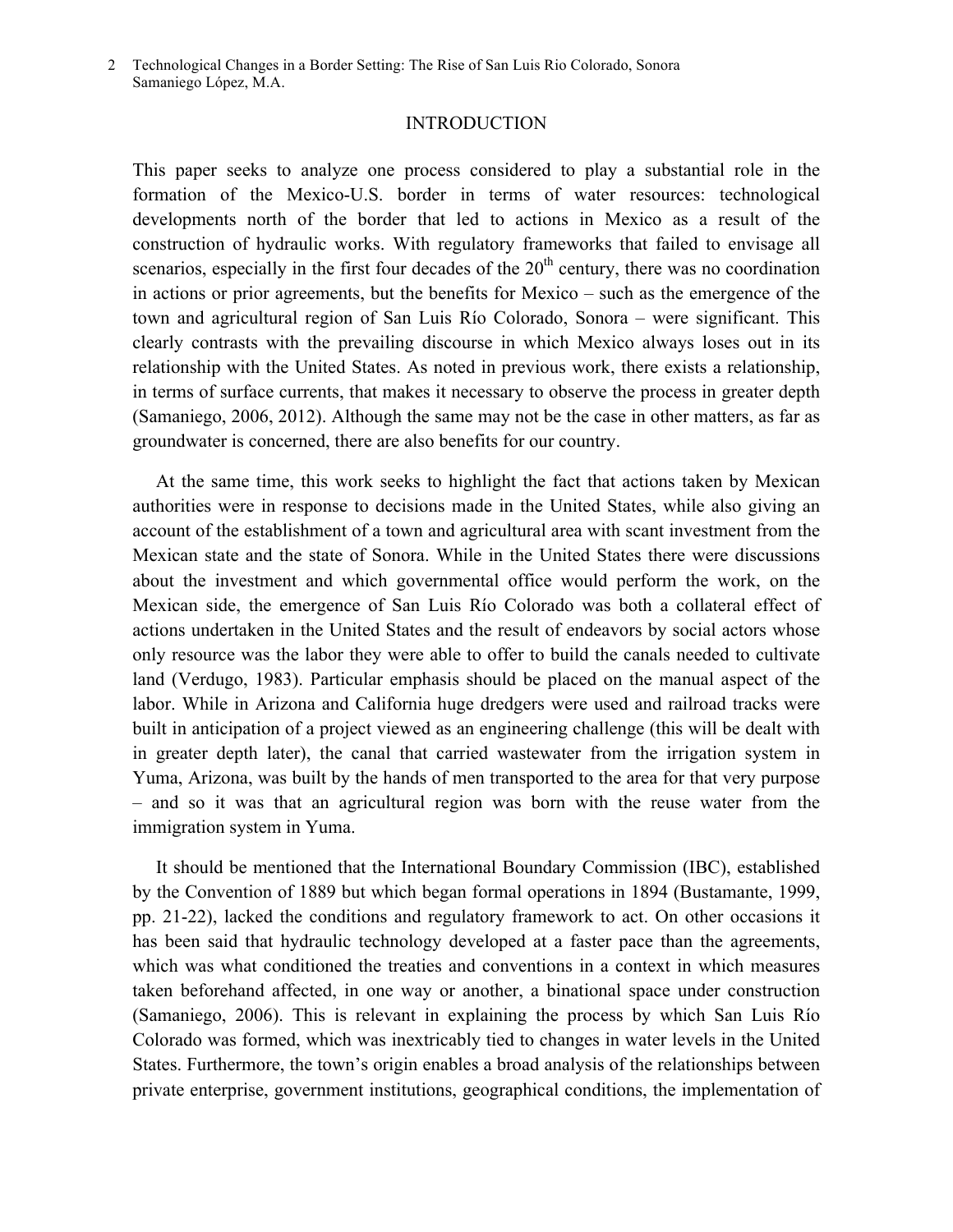technology, and opportunities that changed the way natural resources were used at a given point in history. It should be stressed that this paper does not seek to discuss a series of endeavors to populate the area from the mid- $19<sup>th</sup>$  century as part of attempts by entrepreneurs to develop navigation in the Colorado River (as envisaged in the 1848 treaty between Mexico and the United States), but rather provide an account of the emergence of the town and agricultural region within a border setting in the second decade of the  $20<sup>th</sup>$ century, during the years of the Mexican Revolution. Although there was indeed a ranch called San Luis in the area, it was used for low-scale cattle raising (Verdugo, 1983). Even though this is no doubt significant in explaining the presence of various families in the area, and the place name, this paper argues that it was the hydraulic works in the Yuma Project that brought about the emergence of a town and the agricultural region in question.

 For several years now, in analyzing the context of international rivers between Mexico and the United States (Samaniego, 2006, 2012), it has been noted that reports sent to the Secretariat of Foreign Affairs mentioned the agricultural potential of San Luis Río Colorado. In 1935, the engineers Jesús Franco Urías, Mariano Silva, and Isidro Díaz, suggested that on the left bank of the river it was possible to develop a total of 140,000 hectares (ha)  $(ASRE<sup>2</sup>, 1935)$ . They noted it was called the San Luis Mesa, and believed it could be put to use for agriculture<sup>3</sup>. However, the negotiations for the 1944 treaty only took into account the potential 200,000 ha in the Mexicali Valley (Samaniego, 2006), and San Luis was not included in the 1,850.234 MCM (millions of cubic meters) negotiated in the treaty. However, at that time the cultivated area was 6,000 ha (ASRE, 1937), a far cry from the growth of the agricultural region in Yuma, Arizona; the Mexicali Valley; and Imperial Valley in California, where cultivated land exceeded 50,000 ha and was constantly expanding<sup>4</sup>.

 Unlike in the Imperial and Mexicali valleys, and the Yuma Project, the action taken by the respective governments was permanent and final. Why was no case made for a water supply for San Luis during the negotiations on the distribution of the Colorado River? If the first appropriation/beneficial use principle could indeed have been applied –as indeed it was– why was San Luis Río Colorado not brought to the negotiating table? If the 1935 studies posited the potential development of 140,000 ha, why are 30,000 ha of land cultivated today, but as part of Irrigation District 014, which corresponds to the Mexicali Valley, instead of having its own assignment? For some journalists at the time, the answer was to promote the incorporation of the town into the Northern District of Baja California. This was the only way to guarantee water for the agricultural region, given the risk of being

 <sup>2</sup> TN: Archive of the Secretariat of Foreign Affairs (*Archivo de la Secretaría de Relaciones Exteriores*).

 $3$  It is worth mentioning that this area has still not been developed for agricultural use today.

<sup>&</sup>lt;sup>4</sup> Currently around 30,000 ha of land is farmed in San Luis Río Colorado, Sonora.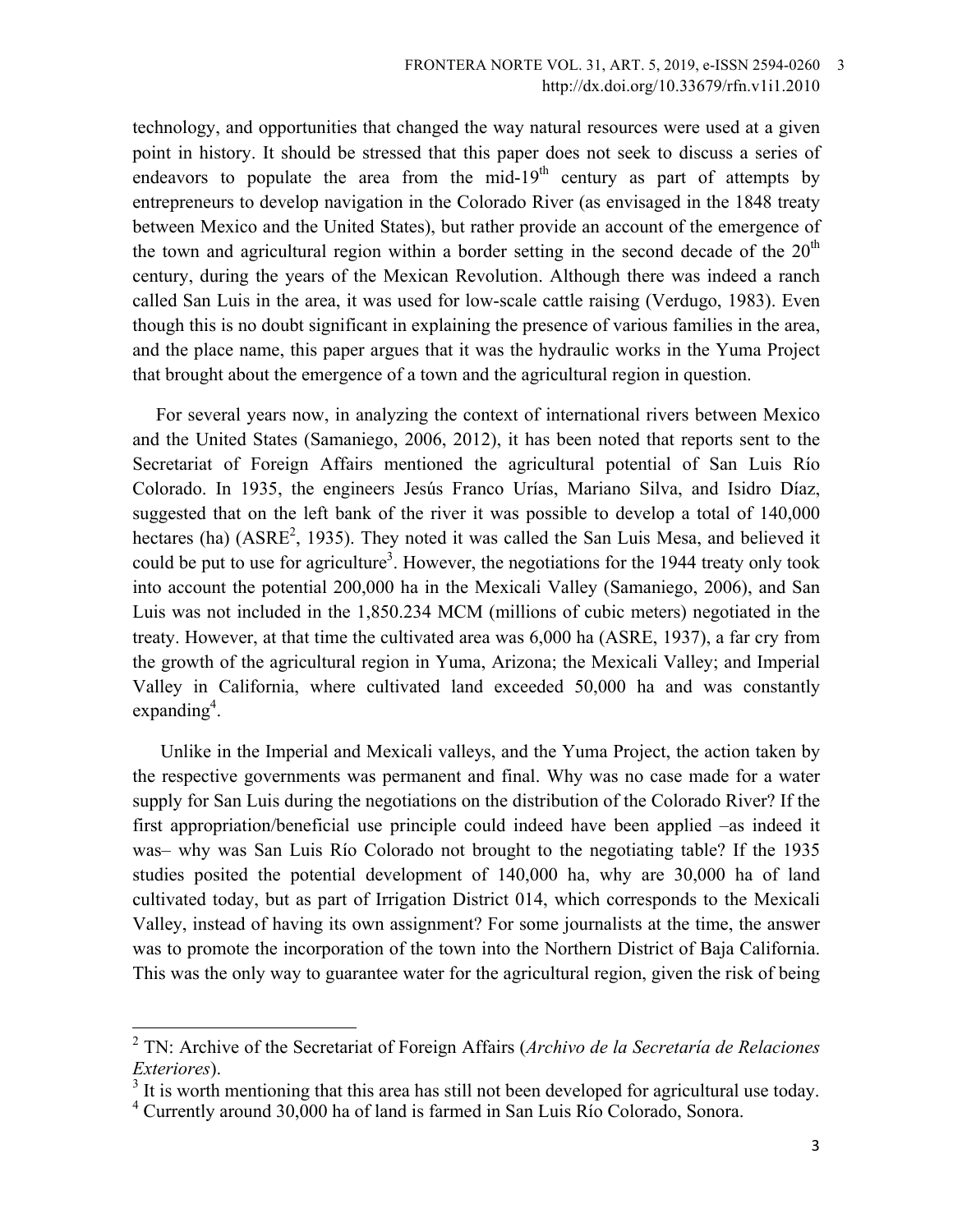left without water due to the ongoing negotiations, which did not take into account the area in Sonora (El Heraldo, 1927)<sup>5</sup>.

In 1930, Melchor Ortega, as representative of the Emilio Carranza district<sup>6</sup>, argued before the chairman of the Board of International Waters that they had

> [...] a pressing need to use the return water fom the system in Yuma, Arizona, on their land, considering that if it is not supplied or is prohibitively expensive, this will lead to the total collapse of the community, and hence its disappearance, and consequently, I deserve to have the water in question included in the treaty that is about to be signed, with the aim of ensuring it is kept in the best possible economic conditions (ASRE, 1930,  $s/p$ )<sup>7</sup>.

 Melchor Ortega's message reveals a constant found in various records in the Historical Water Archive (AHA) in Mexico City: the well-founded fear of being excluded in negotiations. In addition, the 1932-1934 drought heightened fears about what would happen with San Luis Río Colorado (AHA, n.d.).

 The answer explaining the emergence and growth of the agricultural region of San Luis Río Colorado from the 1940s lies in its cross-border dimension, the presence of a U.S. institution (the Reclamation Service), the U.S. Army Corps of Engineers<sup>8</sup>, and technological advances that directly affected the emergence of the town and agricultural region. In other words, the town was founded in response to actions and decisions by engineers from across the border, and investment by the U.S. federal government. The use of this resource, conditioned by the aforementioned institution, was instrumental in establishing the agricultural region.

<sup>&</sup>lt;sup>5</sup> The author of the editorial stated that saving Mexico's water was tantamount to saving the homeland, and furthermore, if the Boulder dam was approved, our country would be deprived of water. Although the claim was unfounded, I believe it is important to stress that this was a widespread belief. See also *La Opinión* from Los Angeles, California, March 26th, 1927.

 $6$  Emilio Carranza was a Mexican pilot who died in June 1928, at the age of 23, while attempting to fly from New York to Mexico City. He was the great-nephew of Venustiano Carranza.

 $<sup>7</sup>$  It should be noted that one year earlier, representatives from Mexico and the United States</sup> gathered with the aim of agreeing on a treaty. These meetings were promoted in the press.

The army corps of engineers was founded in 1802 under President Thomas Jefferson. The Reclamation Service was founded in 1902, under President Theodore Roosevelt, following a vigorous campaign in favor of federal intervention in irrigation. Since 1923 its official name has been the Bureau of Reclamation.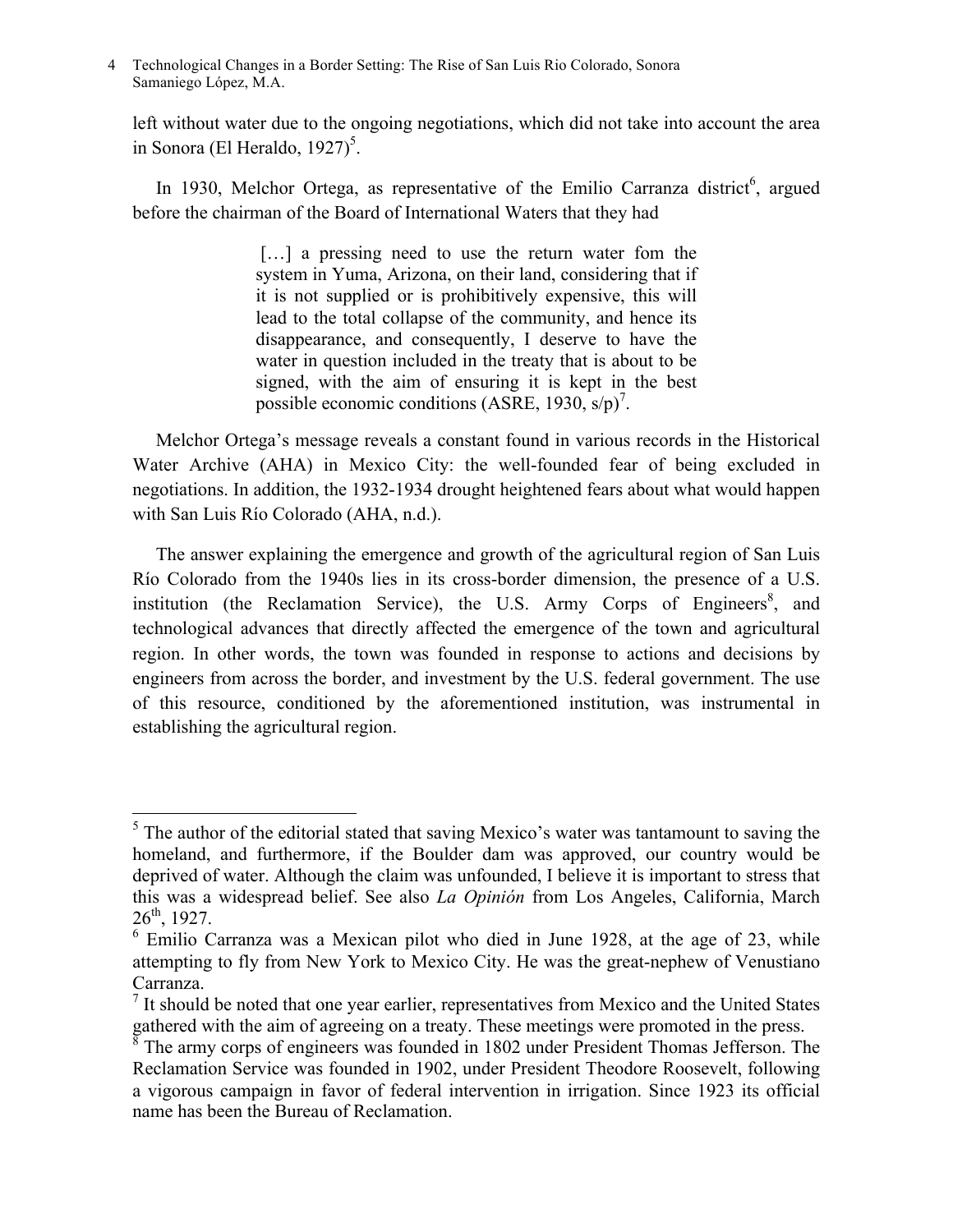

Map 1. The San Luis area in relation to the Imperial, Mexicali, and Yuma valleys

Source: Sykes, 1937.

Translation: Proyecto de Yuma = The Yuma Project.

 Before continuing, it is worth making a distinction. This article makes reference only to surface water, and not groundwater, given that from the 1930s the ability to harness this resource began to affect the extraction capacity, and therefore the ability to expand production areas. In the last few decades of the  $20<sup>th</sup>$  century and up to now, the legal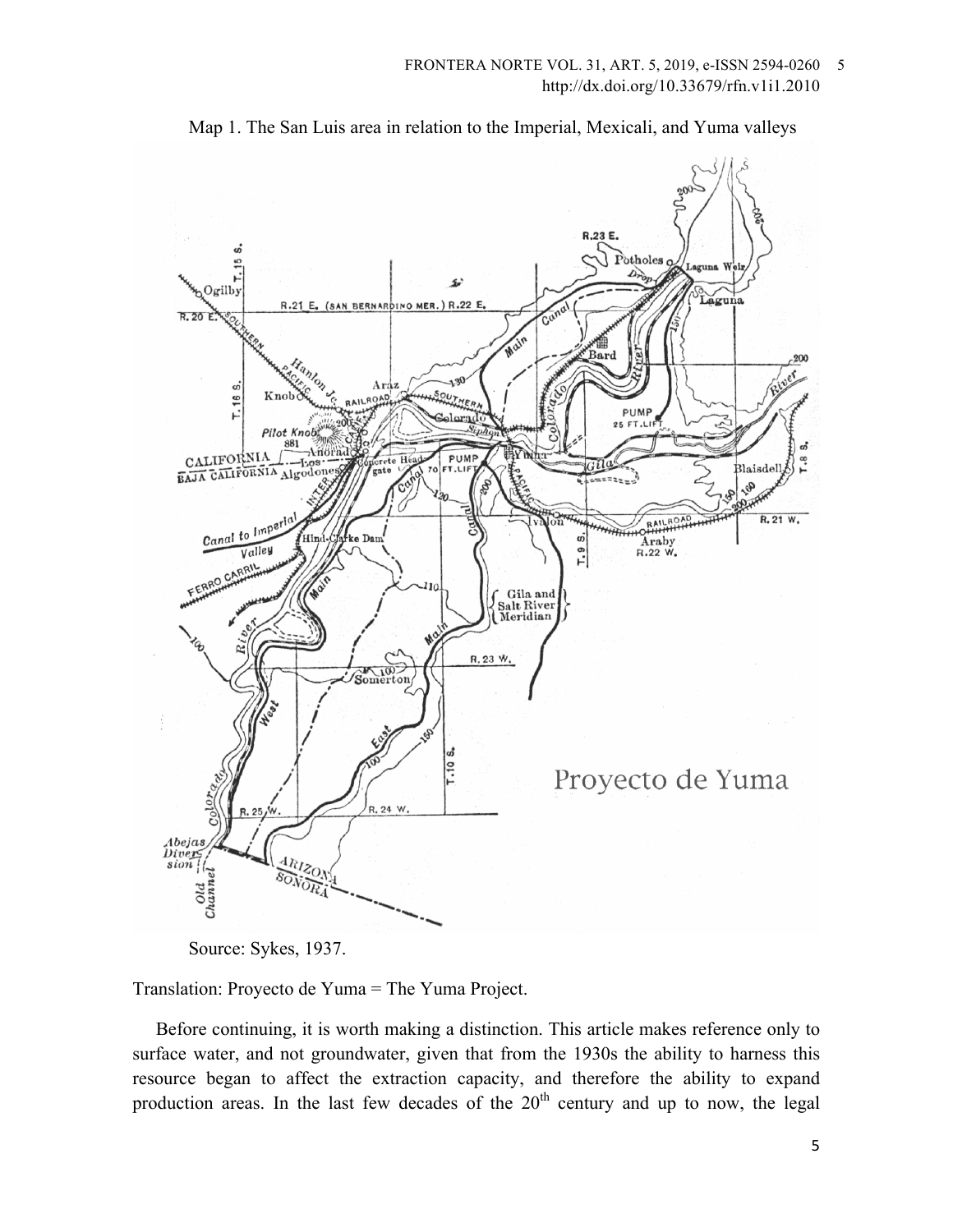agreements in Mexico by which water is supplied to cities like Mexicali, Tijuana, Tecate, and Ensenada are linked to developments in the complex Arizona-Sonora border relationship, and specifically, the groundwater flowing south toward Mexico in the San Luis Río Colorado area.

 Moreover, it is believed that this article falls under what Robert Keohane and Joseph Nye (1977) have called "complex interdependence". The authors suggest that interdependence is the limitation of the autonomy of action of parties to a relationship established on the basis of shared physical and geographical foundations. Although this concept was put forward in the context of the challenges of globalization in the 1970s, it enables an understanding of various key aspects in the historicity of the U.S.-Mexico border, especially regarding the bodies of water shared by both nations. It is however acknowledged that the authors applied this concept to the U.S.-Canada border, and not the U.S.-Mexico border. Nonetheless, it is considered relevant with respect to international waterways, as the strength of a nation does not detract from geographical issues. Similarly, as far as surface water is concerned, and in particular for the Colorado River, there was a clear need for investment in Mexican territory, so relations between businesses and government offices were subject to the necessary and interdependent linkage with Mexico. Other authors have elaborated on this relationship with respect to the use of water and national security in its various interpretations (Cortez et al., 2005). It is this geographically imposed situation that explains the close dependence on the neighboring country in both directions.

# IMPLICATIONS OF A RIVER WITH HIGH FLOW VARIABILITY IN THE CONSTRUCTION OF THE BORDER

Despite its name, San Luis Río Colorado, Sonora, did not take its water directly from the river, but rather the town emerged thanks to water that had already been used in the Yuma system in Arizona. This is linked to the high flow variability in the Colorado River in the late 19<sup>th</sup> and early 20<sup>th</sup> centuries (La Rue, 1916; Allison, 1917; Problems of Imperial Valley, 1922; Colorado River Basin, 1928). Engineers who studied the current frequently mentioned this in documents, and this information was revisited in discussions in the U.S. Senate. These presentations stressed the variability of the current to explain the problem of controlling flooding at various locations, especially in the lower part of the basin<sup>9</sup>. In other words, the variability of the current flowing toward the Gulf of California or areas of what are now the Imperial and Mexicali valleys prevented the higher mesas from accessing the water. Furthermore, the current naturally drifted toward Imperial Valley – below sea level –

 <sup>9</sup> Clarification should be made that the engineers who drew up the proposals for the hydraulic works were not referring to the volume of water but rather the speed of the current.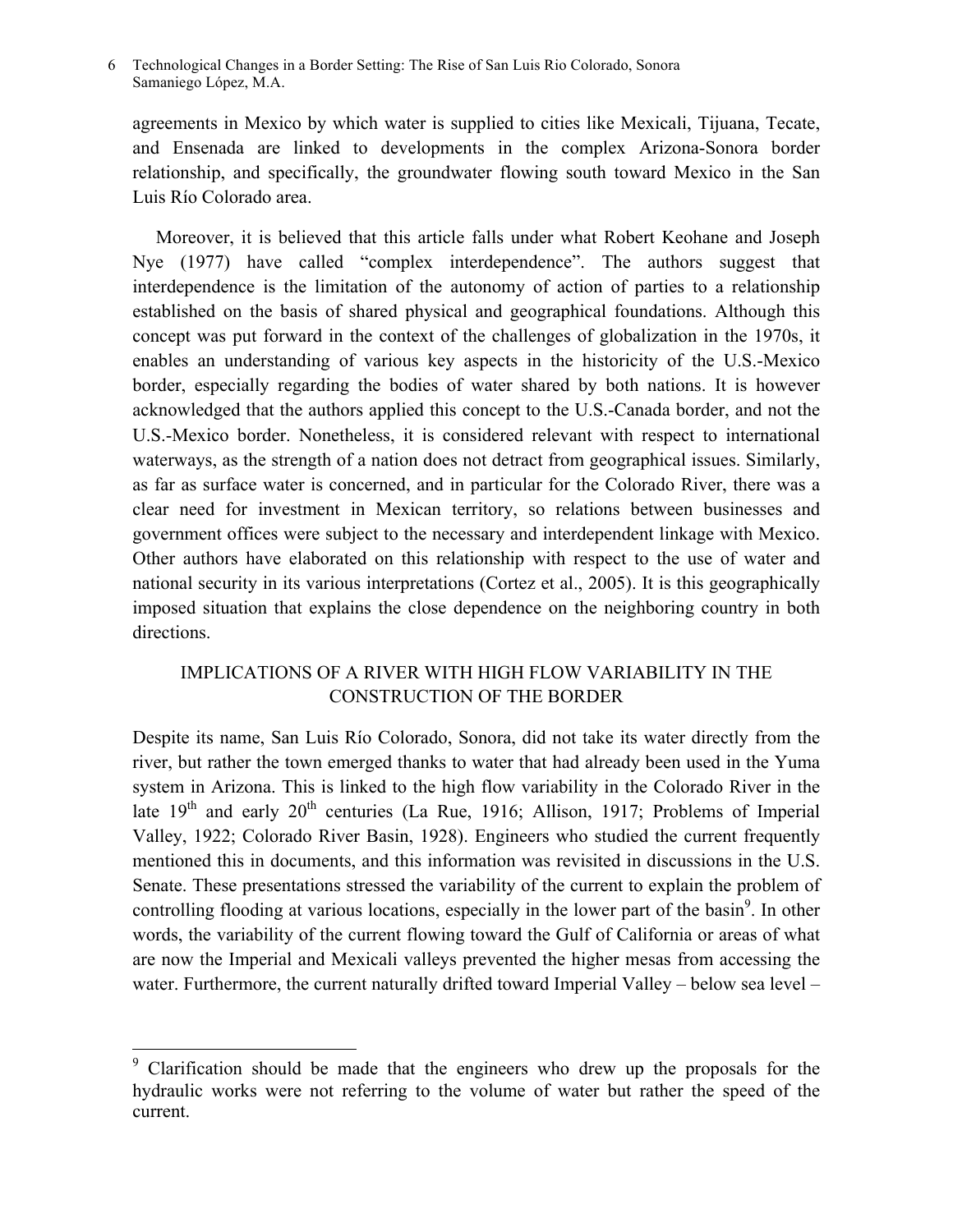and in particular the so-called Salton Sea<sup>10</sup>, which evidence suggests has existed since at least the mid-19<sup>th</sup> century (Samaniego, 2015).

 The Colorado River runs from north-east to south-west through the U.S. states of Wyoming, Utah, Colorado, Nevada, California, New Mexico, and Arizona. In Mexico, the river continues its course toward the Gulf of California and constitutes a significant portion of the division between Baja California and Sonora. However, due to the depression toward what are today the Imperial and Mexicali valleys, the watercourse was highly variable. This changeability led to legal confrontations regarding recognizable boundaries. The river is 2,250 kilometers long in total, 160 kilometers of which are located in Mexico. For 32 kilometers, it constitutes the international border between Mexico and the United States. In percentage terms, 99.28% of the river is on U.S. territory and just 0.72% in Mexico. The basin accounts for 8% of the surface area of the United States (Problems of Imperial Valley, 1922).

 The river has seen significant variations in volume. According to estimates in the second decade of the  $20<sup>th</sup>$  century, the total average volume of the river was 22,000 MCM. During the years of drought, the volume dropped to a minimum of 7,000 MCM, but reached 27,000 MCM in years when water was abundant (Problems of Imperial Valley, 1922). As already stated, the engineers involved in studying the river reported that flow velocity was extremely high. One consequence of this situation was the huge amount of suspended matter and/or sediments it carried down to the low delta, causing changes in the watercourse from one year to the next. This material was generally termed *silt* in discussions in the United States. One figure cited is 200 MCM of sediments received each  $year<sup>11</sup>$ . This produced constant changes in the watercourse, requiring large investments in order to control the river, both by the U.S. federal government and the Southern Pacific railroad company, but also the Yuma farmers' organization (which hoped to reap the benefits of controlling the river in the border area with the U.S. state of California, the Mexican state of Sonora, and the Northern District of Baja California). These sites are mentioned to highlight a premise: changing the river to benefit any of these places entailed changes in hydraulic works in other areas. As a result, for Yuma, in this case, investing meant building protective levees, which increased the current velocity and amount of suspended material that reached Mexico, thus affecting Imperial Valley, California, given

<sup>&</sup>lt;sup>10</sup> Many texts and webpages on the Salton Sea claim that it was formed in the flood of 1906. However, I found that the Salton Sea existed before then and has been known by that name since at least 1891. See notes in *The Coconino Sun*, September 12<sup>th</sup>, 1891; and the Los Angeles Herald, June  $30^{th}$ , July  $2^{nd}$ ,  $4^{th}$ ,  $9^{th}$ , and  $18^{th}$ , and August  $16^{th}$ ,  $1891$ .

 $11$  The effects of these sediments are numerous. I only provide an overall figure here, as given in reports by U.S. engineers who made estimates in Yuma, Arizona, from the late  $19<sup>th</sup>$ century.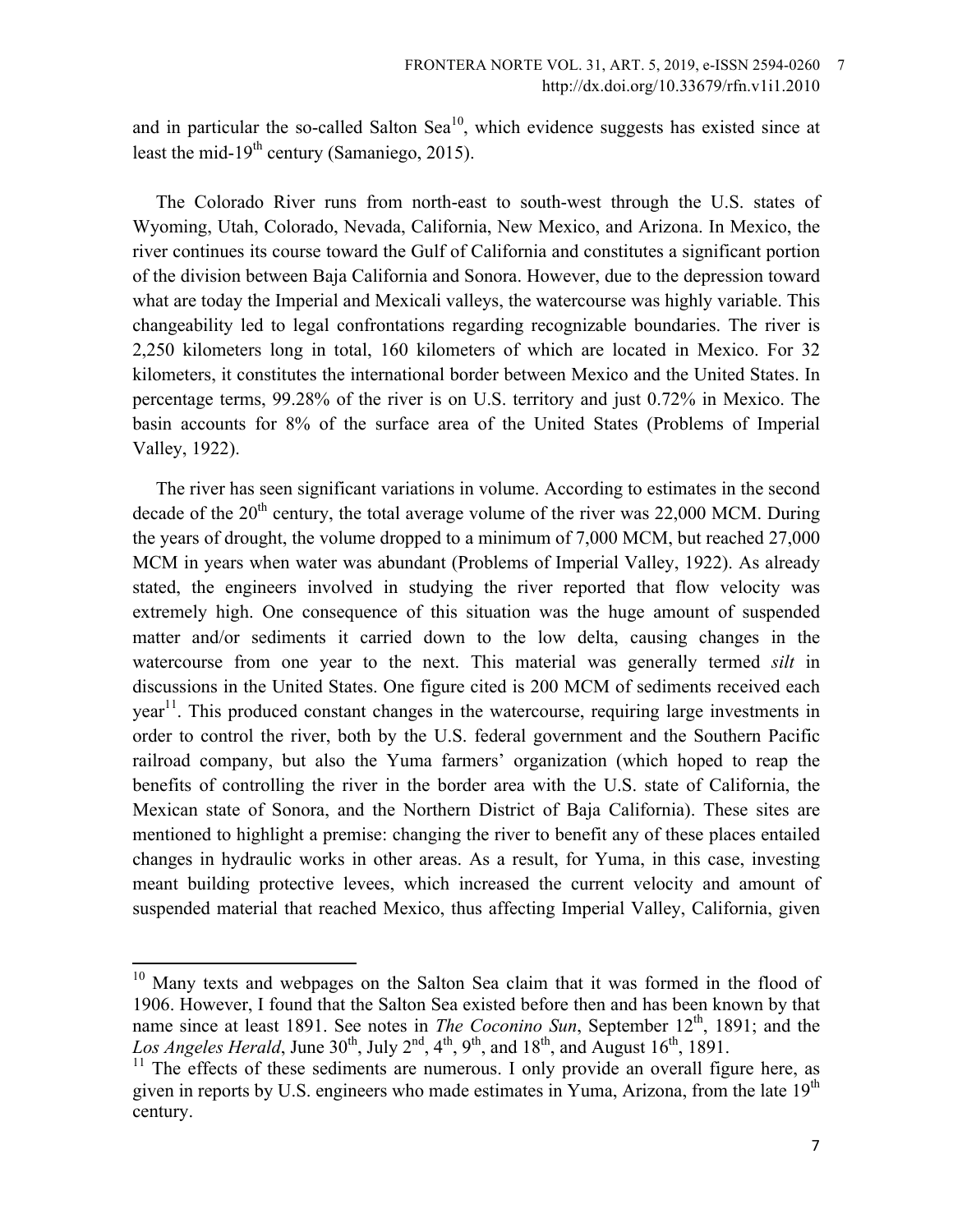that farmers had to invest in Mexican territory to guard against flooding (Problems of Imperial Valley, 1922; Colorado River Basin, 1928).

 This brief description would not be complete without mentioning the sporadic arrival of water from the Gila River, which sometimes caused the Colorado River to spill over and other years contributed virtually no water at all. It should be taken into account that various irrigation works were installed in water bodies in the first decade of the  $20<sup>th</sup>$  century. Similarly, it should be noted that due to the high concentration of alluvial material it carried, Mexican authorities did not lay claim to the use of their waters. Simply put, so much water reached Mexico in the early decades of the  $20<sup>th</sup>$  century that sporadic input from the Gila River was not taken into account, nor were there any complaints about the construction of dams in Arizona. The major issue was controlling the Colorado River, and when the Colorado River was mentioned, it was expected that the water and the huge amount of alluvial material were to be taken as a unified whole. It was the construction projects of the second half of the  $20<sup>th</sup>$  century that developed a different way of situating the problem. Today the river is spoken of in direct relation to the water, which was impossible before these projects. Both the water and the huge amount of alluvial material needed controlling (Samaniego, 2012, 2015)<sup>12</sup>.

 This is significant in explaining the emergence and formation of San Luis, given that individual and institutional interests were centered on the Imperial and Mexicali valleys and the Yuma Project. This was the result of investment by the U.S. government and the implementation of the most significant technological advances at the time, which enabled the town and the agricultural region to emerge in turn. In this case, when referring to technological advances, the intention is to situate this process within the framework of the policies by which these advances were researched and implemented by the Reclamation Service and the U.S. Army Corps of Engineers. This leads to a more in-depth analysis of what an international border is, and what the consequences have been for the relationship between two nations considered distinct, but which become complementary in their use of natural resources despite the lack of diplomatic agreements.

 In other words, due to the way in which the Colorado River reached Mexico, it was not possible to exploit Sonora's share. It was therefore the influence of the Yuma system that enabled the emergence of the agricultural region on Mexican soil. It should be noted that the lack of settlements did not mean there were no inhabitants, as several indigenous groups were present. In addition, by the early  $20<sup>th</sup>$  century, there remained only traces of the

 $12$  In addition to this problem, there have been changes in conceptions of the environment. Simply put, it can be argued that for the conservation movement in the U.S. in the early decades of the 20<sup>th</sup> century, dams were an environmental solution and a way of protecting the environment, but from the 1960s onwards, environmentalist movements saw dams as destroying ecosystems.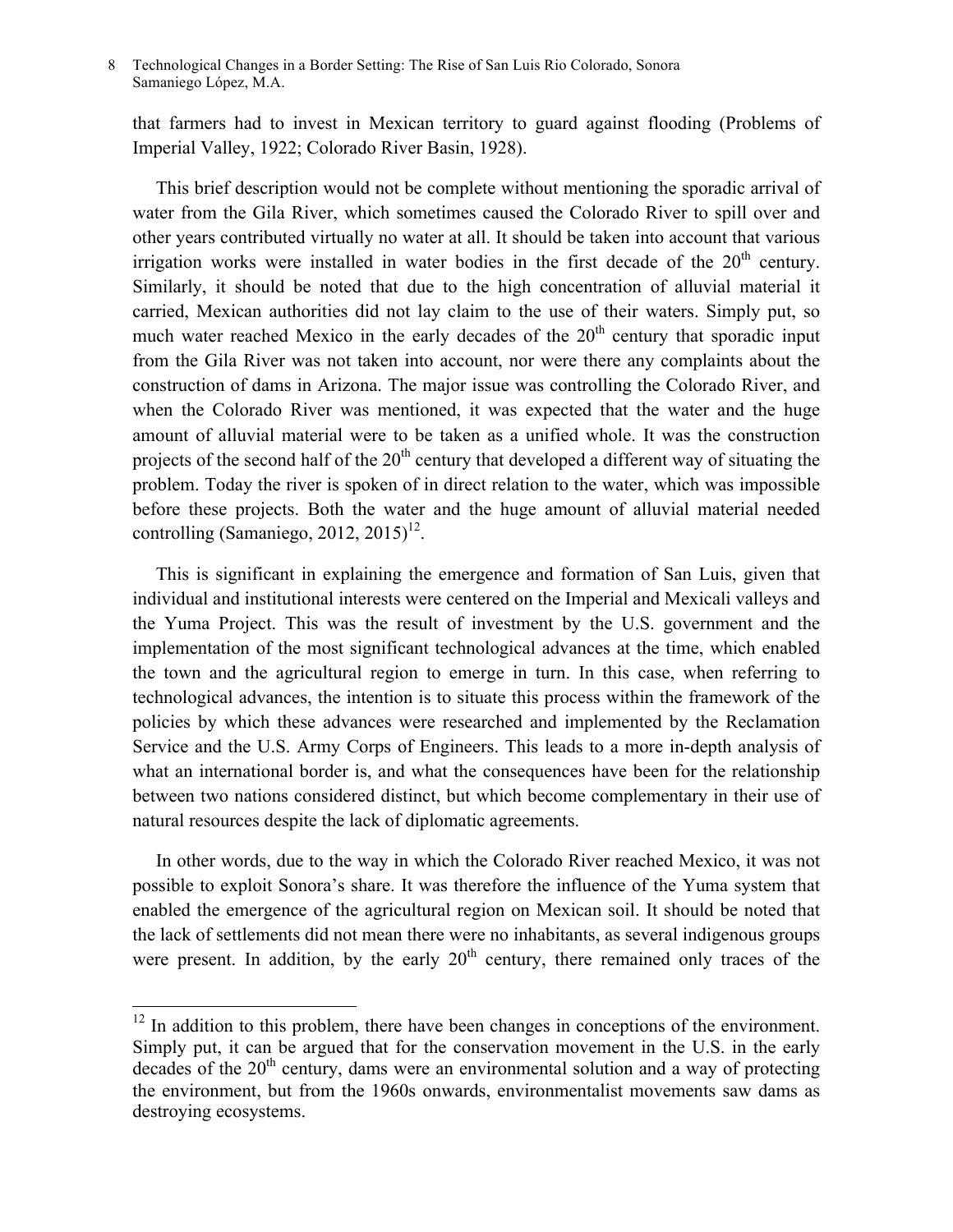various towns that existed in the  $19<sup>th</sup>$  century, such as Mariposas, Gridiron, Ogden, Puerto Isabel, Lerdo, Nochebuena, and Hualapai (Iglesias, 2012).

## TECHNOLOGICAL INNOVATION: THE INVERTED SIPHON

The characteristics of the river described above meant that the Mexicali, Imperial, and Yuma valleys were closely interlinked and interdependent, given that construction work in one area created needs in another area, or proved complementary. Yuma went from being a military fort during the U.S. expansion process in the mid-19<sup>th</sup> century to developing agriculture in the 1880s and 1890s (Skyes, 1937). However, the area was prone to flooding due to a river that could not be controlled without constant reinvestment (Arizona Weekly Citizen, 1891; The Morning Call, 1891). Furthermore, the problem of suspended matter meant that irrigation canals were constantly being obstructed with silt. As a result, settlers in Yuma had to relocate several times from the last decades of the  $19<sup>th</sup>$  century. This problem was compounded by the swelling of the Gila river, which, as stated above, practically dried up some years whereas in others the river flow was so powerful it became a threat. Thus, despite the semi-arid climate in the area, there were years when flooding led to a need to advocate federal investment. Several proposals put forward in the 1890s and various endeavors by companies to control the river envisaged the use of Mexican territory to vent potential hydraulic systems (Enríquez, 1975, p. 149).

 The Southern Pacific railroad company played a key role in the region. With the support of the federal government, the company invested in various projects to prevent the river's course from disrupting the railroad tracks, and in the construction of a bridge that became the point of reference to estimate the height of the river level. On several occasions, like in 1891, it had to deal with flooding problems that affected both Mexican and U.S. territory, the dimension of the issue being similar for both countries. The difference was that if the tracks were to be preserved for the transportation of passengers and goods towards California, it was essential to take care of and maintain facilities (Samaniego, 2015).

 This led to a need for more significant investment, which is when the two most important federal institutions in this field in the U.S. stepped in: the Army Corps of Engineers and the Reclamation Service, formed in 1902. The Reclamation Service sought to convert arid and semi-arid areas into productive areas, and was of paramount importance for the western United States. Needless to say, it had no jurisdiction in Mexico, yet its proposals and actions have played a key role in many issues affecting northern Mexico.<sup>13</sup> This paper will not address the various disputes between these institutions, but it should be

<sup>&</sup>lt;sup>13</sup> In this regard, I believe there is still much to explore, as many practices in Mexico and elsewhere in the world are, in part, due to the influence of this institution.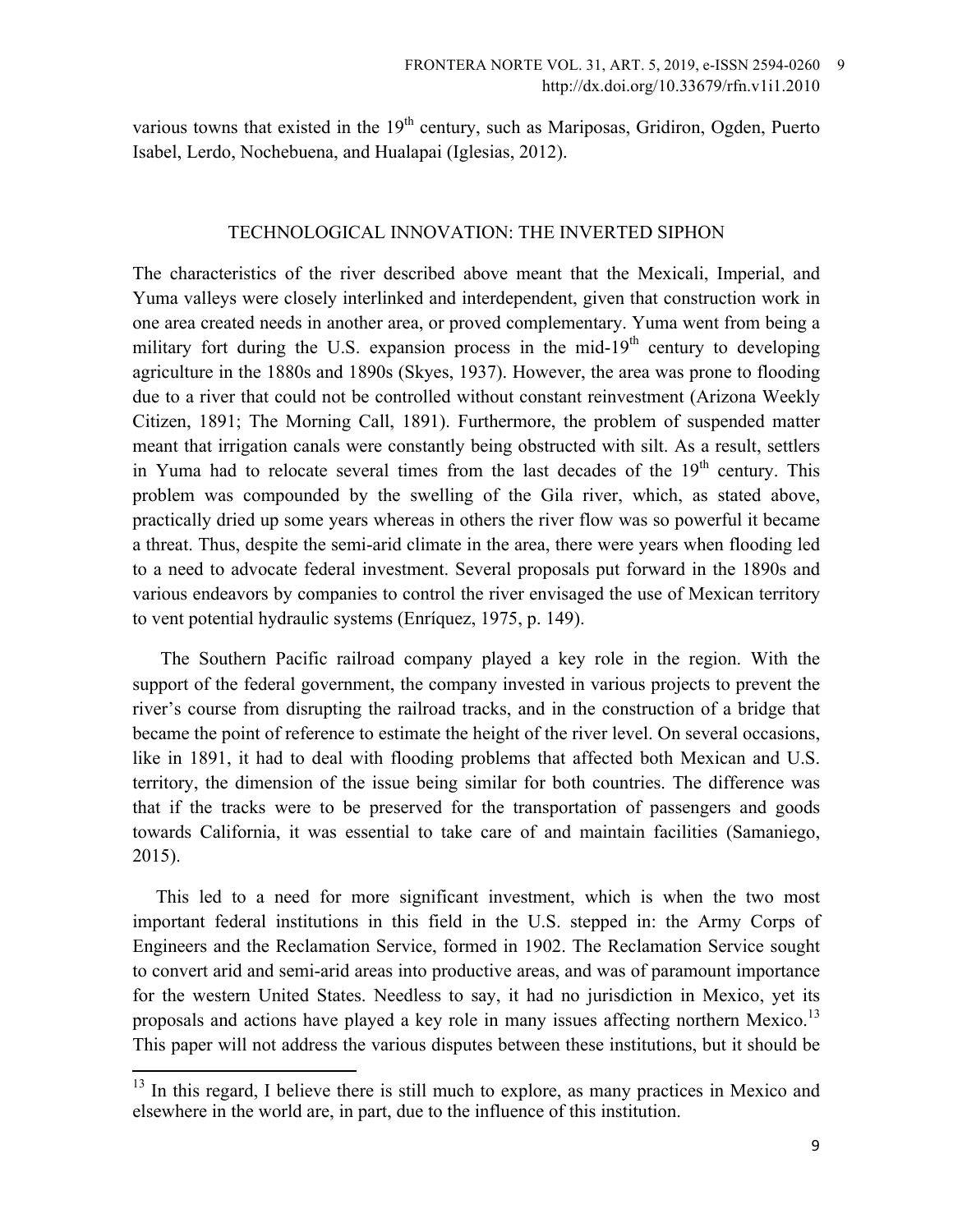mentioned that the Army Corps of Engineers and members of the Reclamation Service were constantly at odds. So it was, for example, that in the  $19<sup>th</sup>$  century the army engineers began work on protective dikes to prevent the town of Yuma from flooding when the river swelled. However, soon after its establishment in 1902, the Reclamation Service took action in the area and the established systems were purchased from distribution companies (National Archives, Denver, n.d.a).<sup>14</sup> This meant a change in the presence of the federal government and the prospects for building right next to the international border. Similarly, this had an impact on the protective levees built on U.S. territory as it produced a faster current, which had immediate impacts both on Mexican territory and in the United States within the Imperial Valley region<sup>15</sup> (National Archive Denver, s.f.b). It also meant a change in land tenure for the indigenous communities of the region, as they were a priority for this federal agency (Sauder, 2009).

 Given the changes in river flow in the years with greatest runoff, the problem was how to divert the water while reducing the effects of suspended material. Francisco L. Sellew, chief engineer, based his work on some models used in India (Arizona Sentinel, 1911). It is worth highlighting that in several cases and in the preceding years, the United States Geological Survey, under John W. Powell, had supported various proposals for construction work on the site. Sellew proposed an inverted siphon. To this effect, a diversion dam called the Laguna dam had to be built first, followed by the inverted siphon. A siphon is a way to divert water from a river, using the pressure it generates to carry it to a higher altitude and then bring it down again (Arizona Republican, 1908). The idea drew attention in many parts of the world. Sellew proposed digging a 30-foot-deep entrance on the California side and installing the siphon underneath the riverbed, for it to reemerge on the Arizona side (The Arizona Republic, 1908). Simply put, a tunnel would be built under the river to carry the water from California to Arizona. This meant less investment and the opportunity to use 12,000 more acres than initially planned. In this 1913 illustration by Newell, shown below, it should be noted that the 14-inch diameter tunnel goes under the Colorado River, which was uncontrolled at that point.

 $14$  It should be said that one of these companies, Irrigation Land and Improvement Co. attempted to stop the takeover by the Reclamation Service and took legal action to that effect. However, the case never went to court and in 1908 the RS took full control of management.

<sup>&</sup>lt;sup>15</sup> This is a summary of the documentation contained in this file.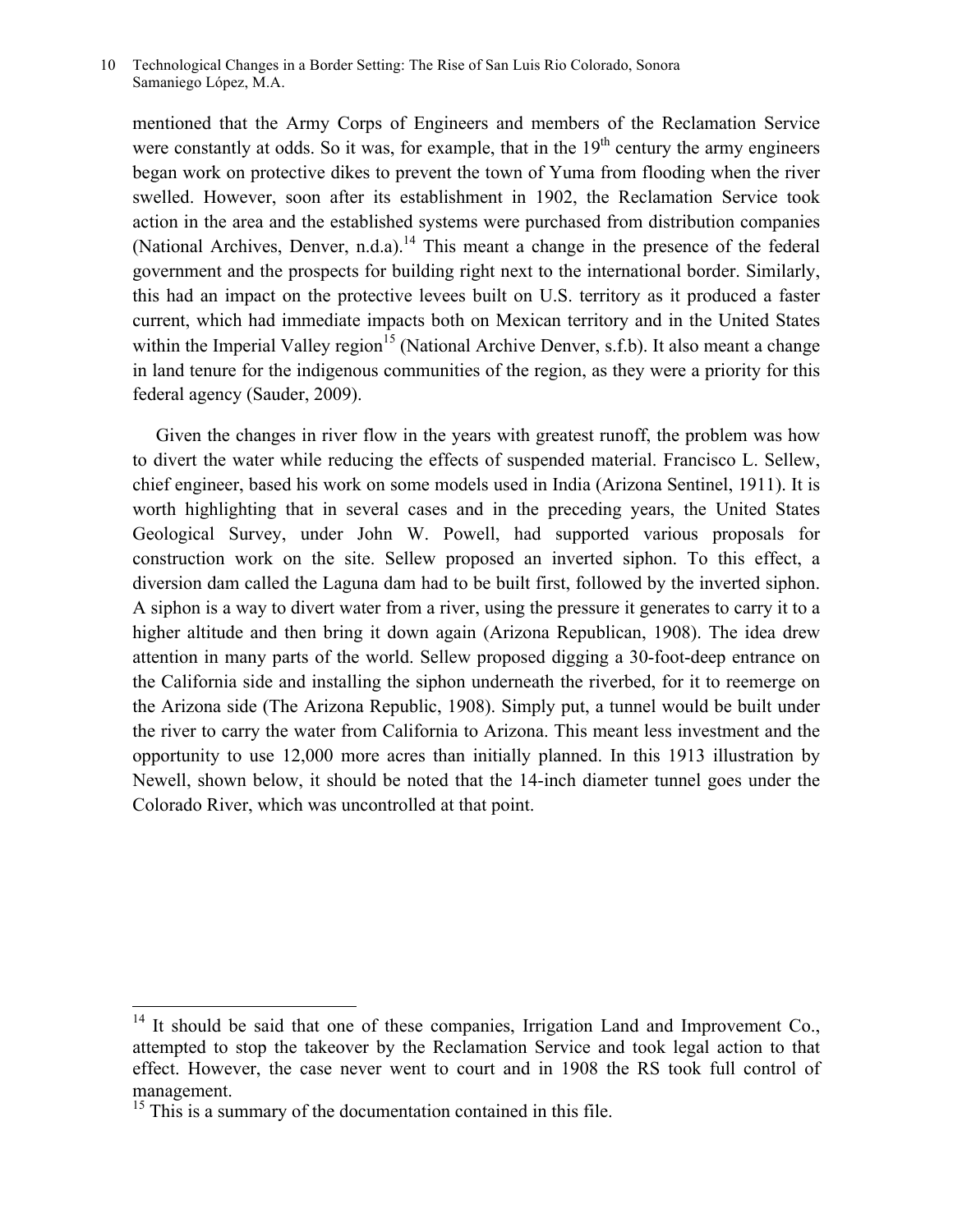

Figure 1. Sketch of the inverted siphon

Source: Newell (1913), p. 96.

 The construction of the Laguna dam was a huge challenge in itself, particularly with regard to transporting material and labor. The summer heat, which reaches over 115 ºF in the region, discouraged laborers from relocating. In his report, Sellew noted the importance of Mexican laborers, but did not offer any precise figures due to turnover as a result of the high temperatures. The Southern Pacific railroad company yet again played a key role in the whole process. It should be taken into account that between 1905 and 1907, the Colorado River had been the center of attention of governments in Arizona and California and Theodore Roosevelt himself, because of concerns that the Imperial and Mexicali valleys could be lost to flooding. This was the context in which the federal government invested a million dollars in Mexican territory without the approval of the government of Porfirio Díaz. This was because, as mentioned above, it was Imperial Valley in California that stood to gain the most.

 The Laguna dam may well have been a key focus of discussions among engineers in the western United States due to the fact it was one of the first attempts to gain partial control of the river, but it was the inverted siphon that sparked greater interest in this issue. The future prospects offered by this project led people to claim that Yuma would become one of the most important agricultural regions in the world. The proposal required more levees on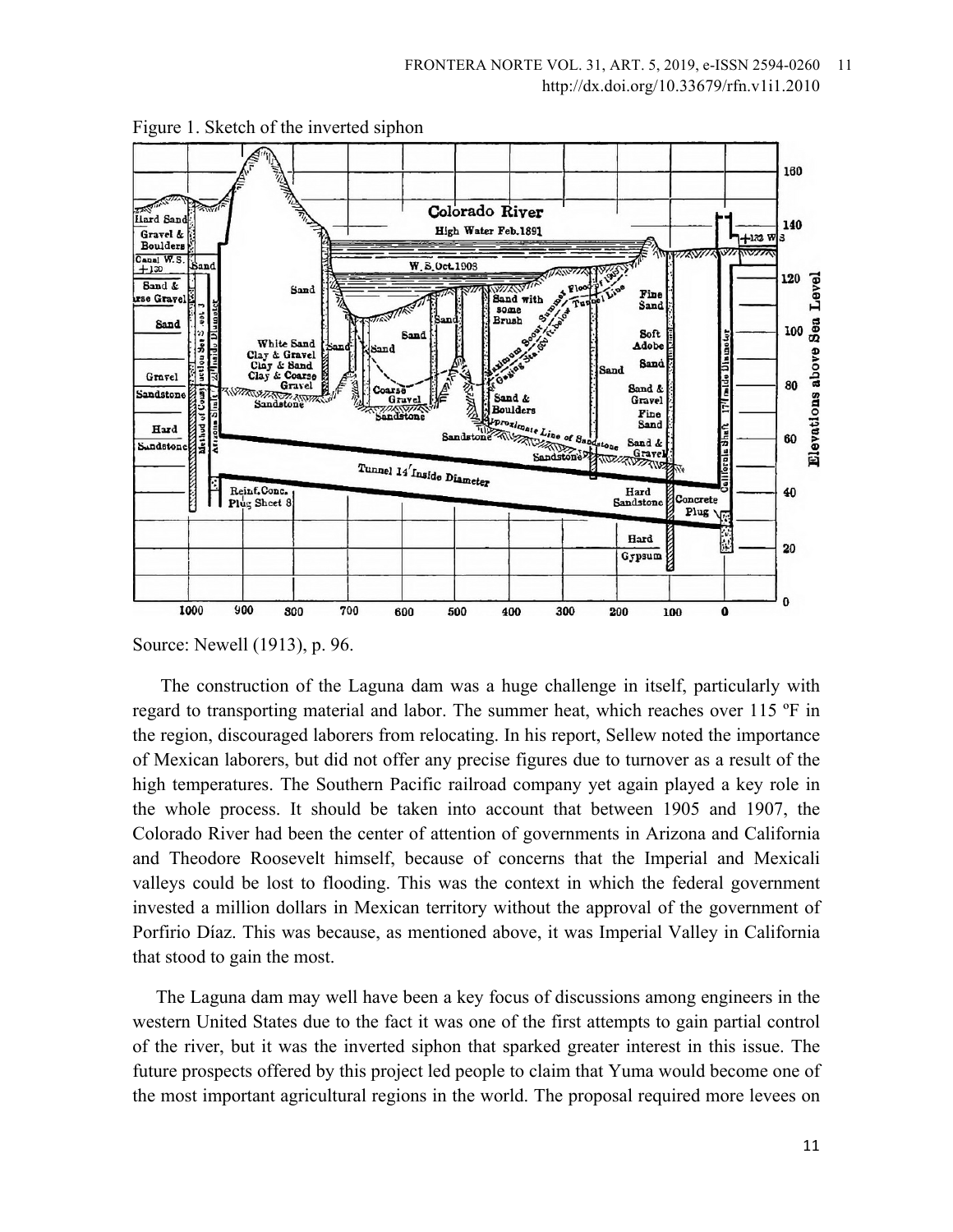California territory, leading to suggestions that Yuma should be annexed to California. In 1909 work began on the inverted siphon. To this end, specialized divers were hired, along with local indigenous people (Imperial Valley Press, 1910). It is worth noting that major investments were made in the region while the work was being carried out, in order to partially control the river for the benefit of the Imperial and Mexicali valleys on the basis of significant funding from the U.S. federal government, led by Taft at the time, in Mexican territory (Samaniego, 2006, 2012, 2015). As a result, at the outbreak of the Mexican revolution, the region was engaged in major technological change, sustained primarily by the Reclamation Service. In this context, annexation proposals were put forward on a daily basis from various sectors within Arizona and California. These same proposals also believed that the real solution to their problems was to move the border southwards (Samaniego, 2008).

 Work was performed on the inverted siphon from 1909 to 1912, clearly a tumultuous period for Mexico (Arizona Sentinel, 1910). In 1911 an armed group, initially under the banner of the Mexican Liberal Party, occupied various settlements in the Northern District of Baja California. This raised tensions in the area given the size of U.S. federal investments on both sides of the international boundary, in states such as Arizona, California, and the Northern District of Baja California<sup>16</sup> (ASRE, n.d.). The completion of the inverted siphon in 1912 was met with great jubilation and high expectations<sup>17</sup> (Arizona Sentinel, 1912). The Mexican consul in Yuma, Acensión G. Lerma, reported in June 1912, for instance:

> Huge crowds had gathered on this side of the Colorado River. Mexicans and Americans, whose sweat and weariness had executed the project; those whose minds had directed it. The masterpiece was complete. Nature itself seemed to have resolved to celebrate this triumph of human intelligence, and in an admission of defeat or a revelation that we have much yet to reap from its immense riches, rain began pouring down, as much or more water than that which was beginning to fill the canal. A day of rightful joy for this city, of congratulations for those who, over the space of seven long years, spared neither time nor money to achieve victory, the reward for their efforts and entrepreneurship. From today, water, that nurturing liquid, shall cross the once arid, deserted valley, unhindered in any way, and farmers shall, with their steadfastness and intelligence, be able to use it to produce the yield that will provide the sustenance and wealth they

<sup>&</sup>lt;sup>16</sup> Reports by members of the International Boundary Commission give a clear account of the concern over the armed movement due to the investment and the fact it put farmers at risk in Imperial Valley, California, United States.

<sup>&</sup>lt;sup>17</sup> The article is entitled "The world should know"  $[TN]$ : The translation is my own], and describes the difficulty of the project, its effects on crop improvement, and the possibilities it opened up for the future.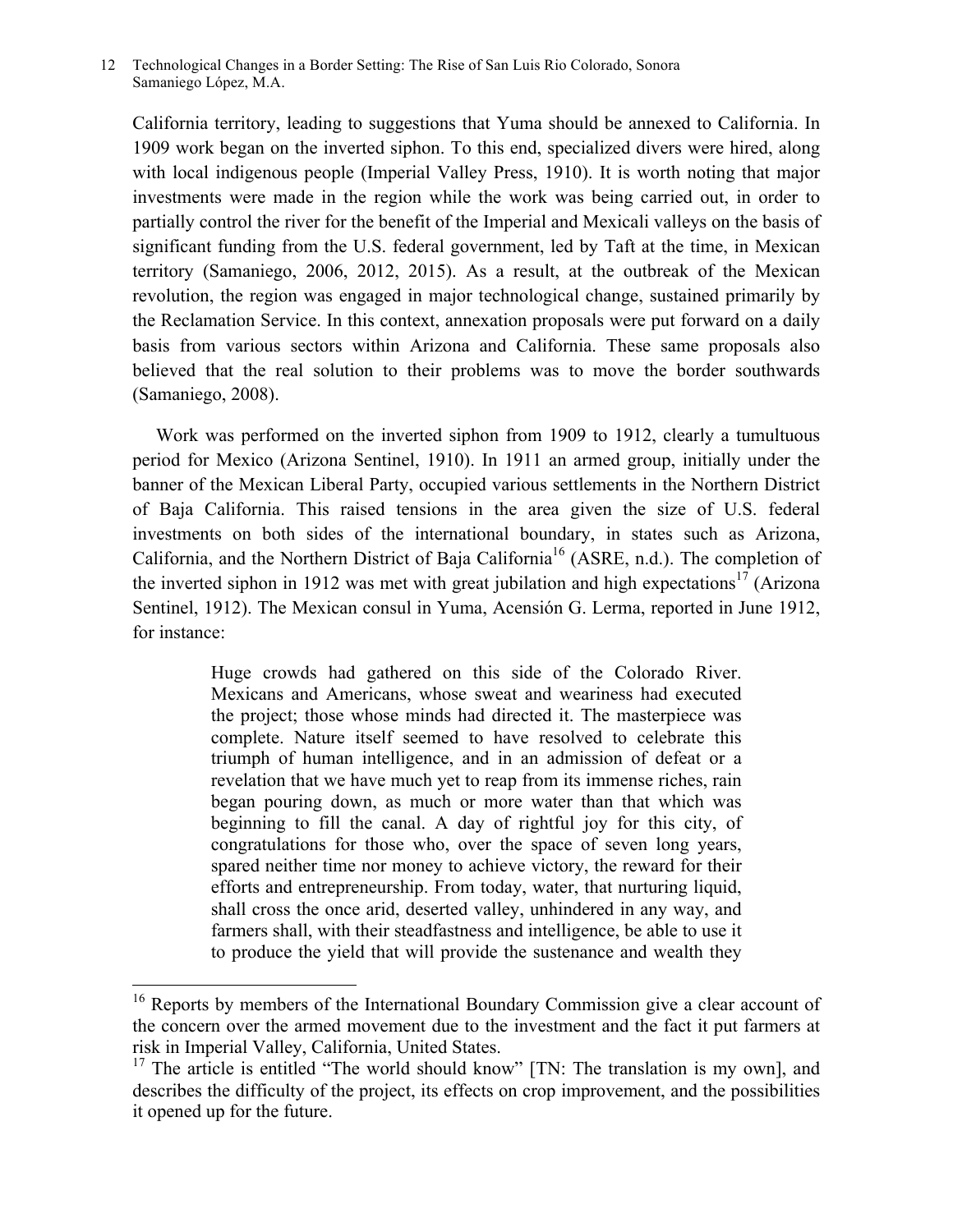so deserve. They want this done in Mexico, for water to be leased or purchased and used to easily transform thousands of hectares of arid land –which today lie fallow– into beautiful orchards; and, where today land is barely inhabited by vixens and owls, for thousands of huts and country homes to rise up, majestically and joyfully, and house thousands of our fellow countrymen (ASRE, 1912).

 Such marked enthusiasm from the Mexican consul was tempered by the engineer Fernando Beltrán y Puga, the Mexican commissioner at the International Boundary Commission (IBC), who warned of future conflicts over interpretation of the international nature of the Colorado River. Also worth noting is that Beltrán y Puga faced a similar problem in the upper Río Grande as a result of the 1906 treaty, which gave rise to different interpretations in those years (Hundley, 1963; Enríquez, 1975; Samaniego, 2006). Similarly, at the same time, the Chamizal issue in Chihuahua and Texas triggered a dispute that was not resolved until the 1960s.

 Once the inverted siphon had begun to operate, drainage systems were built. As noted above, suspended material was a serious problem for the operation of the canal system, and the lower down the river it was, the greater the conflict. Both in Yuma and in Imperial and Mexicali, the issue cropped up every year, as the irrigation systems easily silted up. The solution provided by the engineers of the Reclamation Service had direct consequences for the subject of this paper. They built drainage systems that carried wastewater toward Mexican territory. Simply put, the drainage system ended at the international boundary, meaning the water used in the Yuma agricultural system was carried through into Mexican territory (National Archives Denver, n.d.c).

 Intensive negotiations with the U.S. senate were required to receive approval for resources for these projects. Elwood Mead, a users' representative and one of the most highly distinguished lawyers for managing to impose the principle of first appropriation in the western United States, led the negotiations.<sup>18</sup> Farmers in Yuma complained about the formation of pools of agricultural wastewater. This water ran back toward their crops, doing nothing to alleviate the saltpeter problem. Furthermore, from 1913 and 1914, with financial liabilities toward the federal government, criticism of the Reclamation Service became significant (Yuma Daily Examiner, 1915). Indeed, some journalists were harsh critics of Sellew and the institution. The enthusiasm of previous years waned and stances were taken with respect to the harm caused to Indian land in the region (Sauder, 2009).

<sup>&</sup>lt;sup>18</sup> During the years he represented the farmers of Yuma, Elwood Mead was opposed to recognizing that water from the river belonged to Mexico. Shortly afterward, as director of the Bureau of Reclamation, he was one of the advocates for recognizing Mexico's rights in dealings with U.S. entities who opposed these rights, in particular representatives of Arizona, who were most reluctant.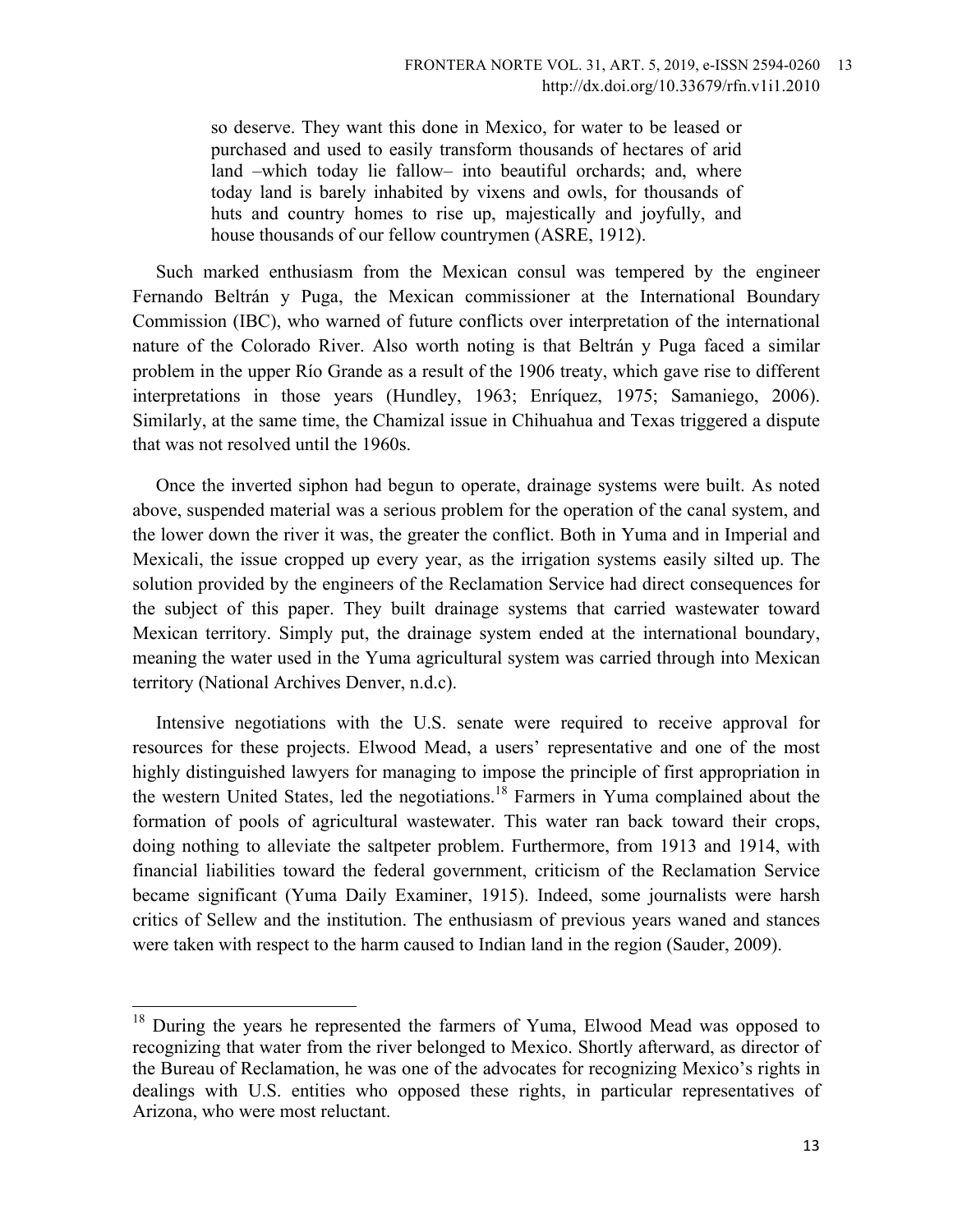In other words, the problem from the 1890s in canals that took the water directly from the river had now –with the opening up of more land and the construction of a drainage system– been replaced with pools that meant that water ran back due to infiltration, affecting crops. As a result, with the debt problem, the presence of the Reclamation Service, and the bodies of water being formed, more federal investment was sought to solve the issue caused by the saltpeter. The stance taken was to criticize the Reclamation Service and create a new project that would solve the problem (Arizona Sentinel, 1915).

 Consequently, after a series of actions taken with the federal government, the second stage of the Yuma project began. The surplus, return flow and drainage that formed the pools would be released toward Mexican territory. Although it is unclear exactly when the work began, the information available indicates that by March 1917 the pumps were operating. An article dated March  $1<sup>st</sup>$  in the Arizona Sentinel discussed the changes in the canals and assured readers that the system was fulfilling its purpose. The author of the article estimated that the extraction work had succeeded in reducing the height of the pools formed by between eight and ten feet, and furthermore, invited all those concerned to witness the progress for themselves.

 The paradox is that it was this water that allowed San Luis Río Colorado to take root. Certainly, this was not top-quality water, but through the pumping systems, which the Reclamation Service was paid for, the town and agricultural region were able to emerge. The paradoxical nature of this is worth stressing, since the mighty river had always been there, at Mexico's disposal, but the changing river flow and suspended material made it impossible to leverage, especially with no investment.

 So it was that in March 1917 the pumping systems were in operation. In the following months, reports were published insisting on the need for functional drainage systems, given that the pools were becoming a huge problem (Arizona Sentinel, 1917). This issue reemerged over the following decades, with changes in the relationship between farmers and the Reclamation Service, and the subsequent presence of a private company. This study will not explore this in further depth.

# THE ESTABLISHMENT OF A TOWN AND AGRICULTURAL REGION AMIDST DESERT, WETLAND, AND A MIGHTY RIVER

Speculations on the ownership of land in the border area between the Northern District of Baja California and Sonora in Mexico, and California and Arizona in the United States, had begun decades beforehand. Early expeditions were sent out by the U.S. congress practically as soon as the land was purchased in the 1850s. Soon afterward, it was noted that occupation of the territory came with the prospect of controlling the water in the Colorado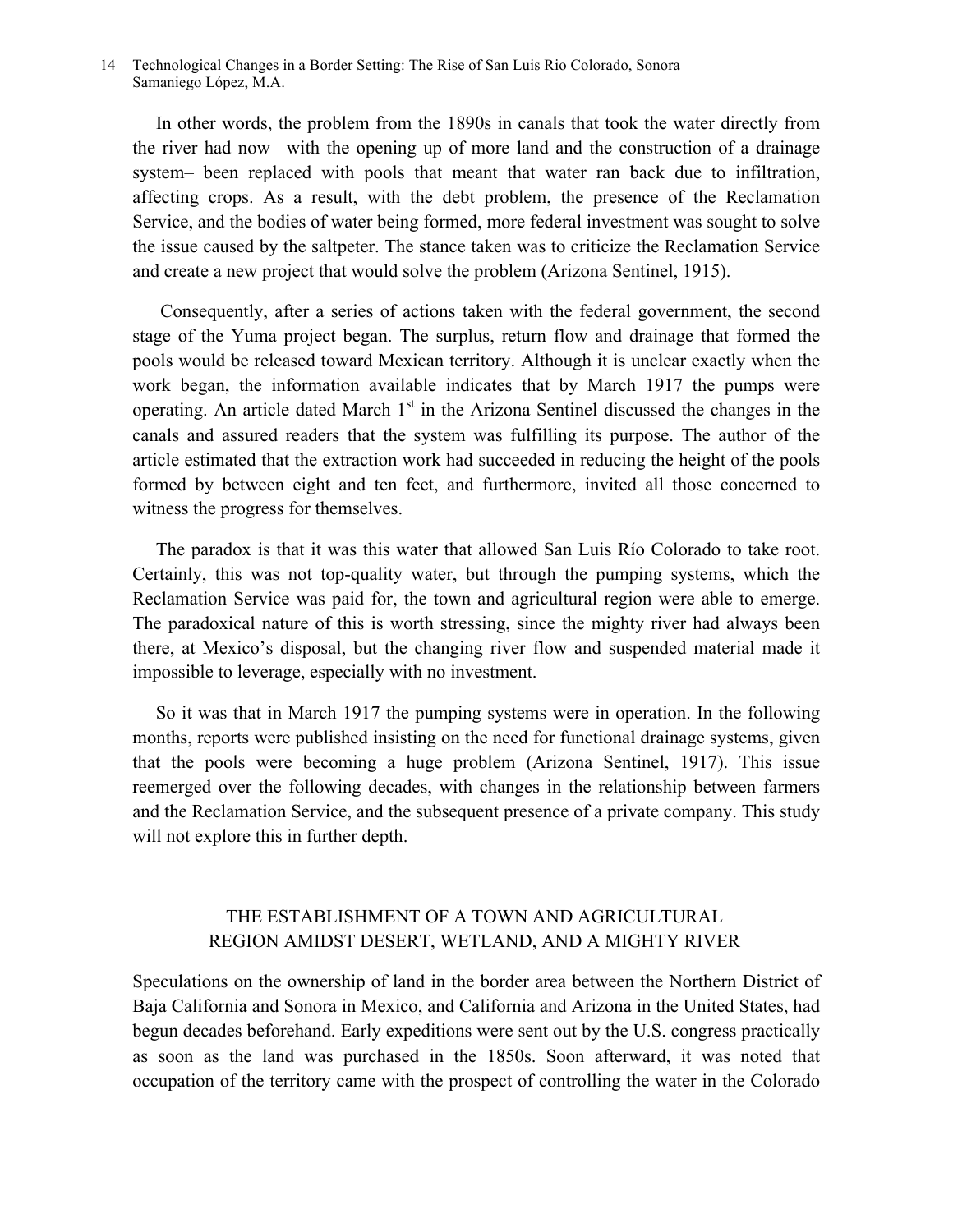River. Simply put, it was a lot of water, with a huge amount of suspended material, and this combination was so significant that controlling the river was most important.

The Arizona and Sonora deserts were known as the Camino del Diablo ("Devil's Highway"), and texts were written describing the difficulty of passing through the region. Narratives include accounts of how adventurers died trying to cross the Desierto de Altar with no knowledge of the area (Sykes, 1927).

 Previous pages mentioned short-lived hamlets such as Mariposas, Gridiron, Ogden, Puerto Isabel, Lerdo, Nochebuena, and Hualapai (Iglesias, 2012; Verdugo, 1983). One way to summarize their presence and disappearance is through the interests of businessmen, for the most part American, who sought to use the waterway for transport, given that Mexico allowed boats entry through the Gulf of California in the 1848 treaty. The Mexican diplomat Guillermo Andrade's engagement set him apart from the various foreigners involved in the region. Although Article 6 of the treaty stated that transit was only for navigation on water, and not by land, the truth is that – without Mexico's express consent – towns emerged and disappeared with little or no intervention from federal or state authorities<sup>19</sup>. The main occupation in Rancho San Luis, as noted above, was low-scale cattle raising. As a result, the area was home to local ranchers, several of which were the result of the emergence of these settlements, especially Lerdo. One paradox here is that in Arizona, Mexicans were of primary importance and their presence was a cause for concern, to the extent that they were referred to as "Tucsonan" – i.e. of Mexican origin – due to their high numbers (Sheridan, 1986). Similarly, in Phoenix and Salt River Valley, Mexicans made up a majority (Tinker, 1997, pp. 104-105; Arreola, 2014).

 Mexican investors like Pablo Martínez del Río showed an interest in developing the region, first on the so-called left bank of the river, on the Sonoran side (Enríquez, 1975). One of the conclusions reached by U.S. engineers from the Southern Pacific railroad company was that the most viable option was to develop the right bank, on the side now known as the Mexicali and Imperial valleys. The companies established exploited legal loopholes relating to the valleys, enabling Guillermo Andrade to acquire 15,721 hectares in 1894, in part of what is today San Luis Río Colorado. By doing so, he owned both sides of the river, and claimed rights to the river based on so-called riparian rights, an American concept under discussion in California<sup>20</sup>. He later sold his properties to the Colorado River Land Company, which owned much of the land in what is today the Mexicali Valley.

<sup>&</sup>lt;sup>19</sup> It should be noted that this article leaves the door open for the two countries to reach an agreement on the construction of a road, canal or railroad line. The towns that emerged were located on the Sonoran side, where it was easier to establish settlements due to the fact that the river did not flood to the same extent as on the peninsular side.

<sup>&</sup>lt;sup>20</sup> It should be mentioned that California upheld both riparian rights and rights of first appropriation, meaning that decisions on water rights were a constant source of dispute.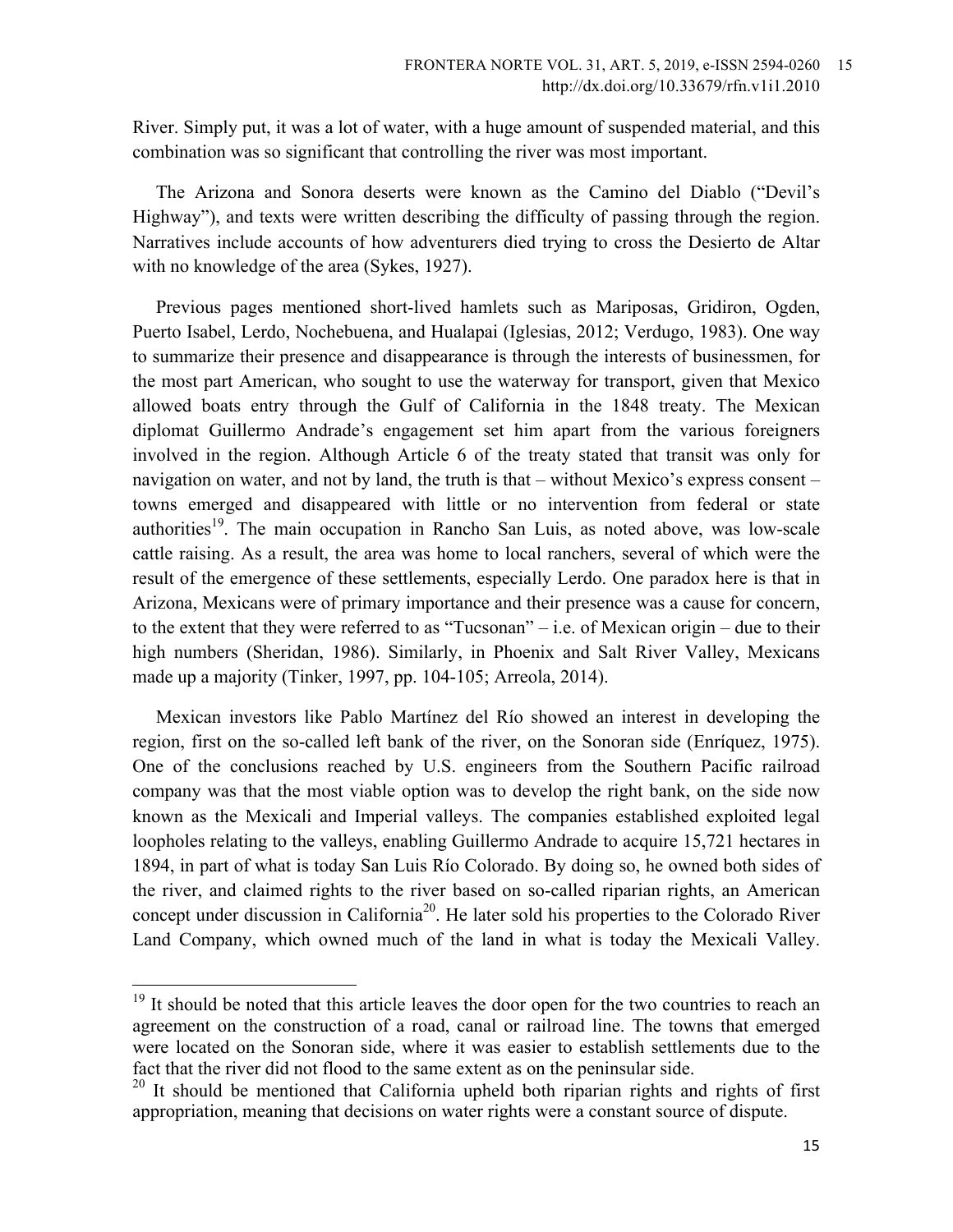However, legally speaking, the purpose for which both sides were purchased did not hold up, whether for the Sonoran or the Baja California side<sup>21</sup>.

 Since work began in 1907, Mexican authorities recorded attempts to make use of the water resource, which would be controlled upon reaching Mexico<sup>22</sup> (Historical Water Archive [AHA], 1907, 1910). In 1910, the Mexican commissioner for the IBC even suggested to Manuel Calero, the undersecretary of development under Porfirio Díaz, that there was a possibility of receiving water officially through the Yuma system<sup>23</sup> (ASRE, 1910). However, the experience with the 1906 treaty in the upper Río Grande raised challenges in interpreting the international status of the river (Enríquez, 1975; Samaniego, 2006). The upshot of this was that the Mexican government refused to grant concessions to applicants until a formal agreement was reached with the United States<sup>24</sup> (Historical Water Archive, 1912). This stance was only upheld during the Díaz, León de la Barra and Francisco I. Madero administrations. Although there were formal attempts by Victoriano Huerta to reach an agreement, it is clear that a lack of recognition by Woodrow Wilson destroyed the chances of making headway in negotiations. Similarly, although some applicants were Mexican, they represented companies founded by  $A$ mericans<sup>25</sup>. It is also worth mentioning that states in the upper basin were apprehensive about land exploitation further down, as they anticipated that, if the principle of first appropriation was applied, their future rights would be affected. For this reason, the actions of the Reclamation Service in Yuma were called into question by representatives of states like Colorado, Wyoming, and Utah.

 On the other hand, as a result of the entry of the U.S. into World War I and future projections regarding the Colorado River, the League of the Southwest was formed (Los Angeles Herald, 1917). One of the main issues was the rights and opportunities provided by

 $21$  In this respect, it is worth stating that the Colorado River Land Company, officially a Mexican company, had no water concessions. Reports that it controlled the land and water are false. Furthermore, as far as land is concerned, on the Baja California side it had to fight for its rights on several occasions. In addition, constant flooding prevented the company from using over 50,000 ha.

<sup>&</sup>lt;sup>22</sup> Carlos Garza Cortina, on behalf of P. Sandoval and company, applied to purchase and requested 82,000 liters per second, May 27<sup>th</sup>, 1907. Indalecio Sánchez Gavito, a representative of the Compañía de Terrenos de Sonora y la Baja California requested 100  $m<sup>3</sup>$  per second, December  $31<sup>st</sup>$ , 1910.

 $^{23}$  The report does not include the date, only the year.

<sup>&</sup>lt;sup>24</sup> Response by Luis García, representative of the  $4<sup>th</sup>$  division, zone 1, of the Secretariat of Development, to Indalecio Sánchez Gavito, representative of the Compañía de Terrenos de Sonora y la Baja California, January  $25<sup>th</sup>$ , 1912.

 $25$  To understand the complexity of the companies, further consideration needs to given to the way in which they exploited the legal systems and ambiguities on both sides of the international border. Some insight is provided in Samaniego, "Empresas de extranjeros legalmente mexicanas" [Legally Mexican companies held by foreigners] (2015).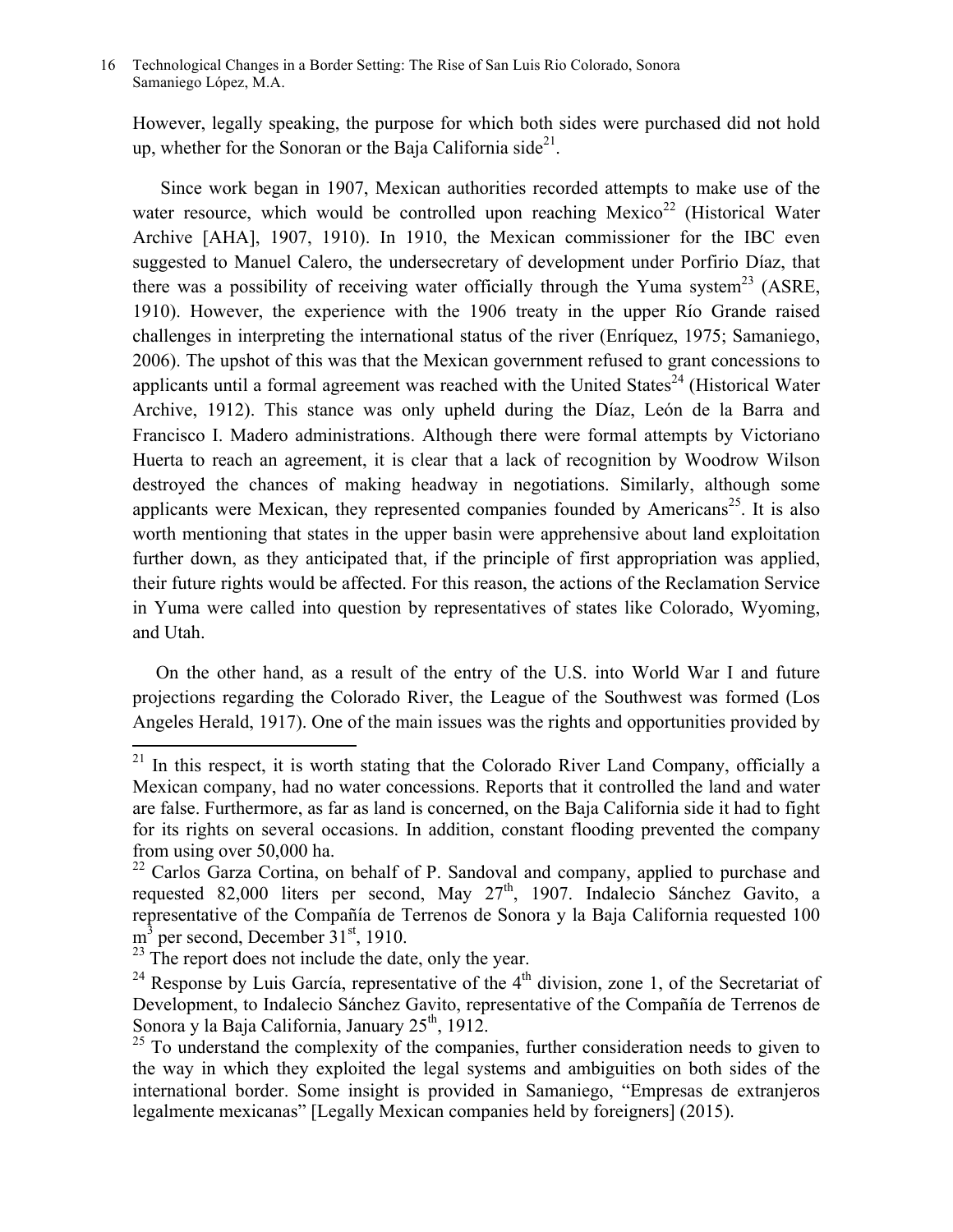engineering developments associated with the Colorado River (Hundley, 1975). This association encompassed various different viewpoints, but one of the most prominent beliefs was that a plan should be implemented to welcome soldiers back. As noted above, irrigation and the changes it brings about were the basis for mapping out the future, which included the rights pertaining to all the states in the basin, each of which wished to claim as much as possible for itself.

## THE FOUNDING EXPEDITION OF CAPTAIN CARLOS G. CALLES

Indications of any invasion, annexation, exchange or purchase of Baja California or a part of Sonora, and in particular the areas around the river banks, were a constant topic in fora, the press, development projects, and political campaigns in the southwestern United States. The country's entry into World War I, along with the complex negotiation process that entailed the punitive expedition in search of Francisco Villa, led to the region becoming the object of all kinds of speculations (Katz, 1998). Although the population was small, especially on the Sonoran side, the importance of the area as a whole, and associated investments in California and Baja California, increased expectations regarding the future development of the entire Colorado Basin. Immigration by workers from China, and the arrival in the state of Japanese migrants from California, led to all kinds of discourse about the possibility of Asian invasions if they were permitted to remain on Mexican territory (Keith, 1949; Boime, 2009). In other words, the limited population increased speculation about who would appropriate the space and in what way, above all because opening up land to agriculture in the lower region was considered a threat for states higher up.

 In light of the possibility of opening up land to agriculture as a result of the Yuma project, the federal government sent logistical and military support. An expedition was formed to establish military colonies in the region. General Francisco R. Serrano was responsible for commissioning First Captain Carlos G. Calles, the nephew of Plutarco Elías Calles and Arnulfo Gómez, as head of the mission<sup>26</sup>. The information available in the record established and found in the General Archive of the State of Sonora, seemingly taken from various authors, shows that the expedition was made up of 442 people, including both civilian families and soldiers. They had eight horses and fifteen mules. Members of the expedition had a range of occupations and included mechanics, health workers, farmers, and several agronomists.

<sup>&</sup>lt;sup>26</sup> Arnulfo R. Gómez, one of the youngest generals among the Sonoran revolutionaries, was one of Plutarco Elías Calles' most consistent followers. However, when Álvaro Obregón stood for re-election in 1927, Gómez became one of Obregón's main adversaries. He formed the Anti-Reelection party to thwart the wishes of his former chief of arms (*jefe de armas*). He was subjected to a summary trial and executed by firing squad in November 1927.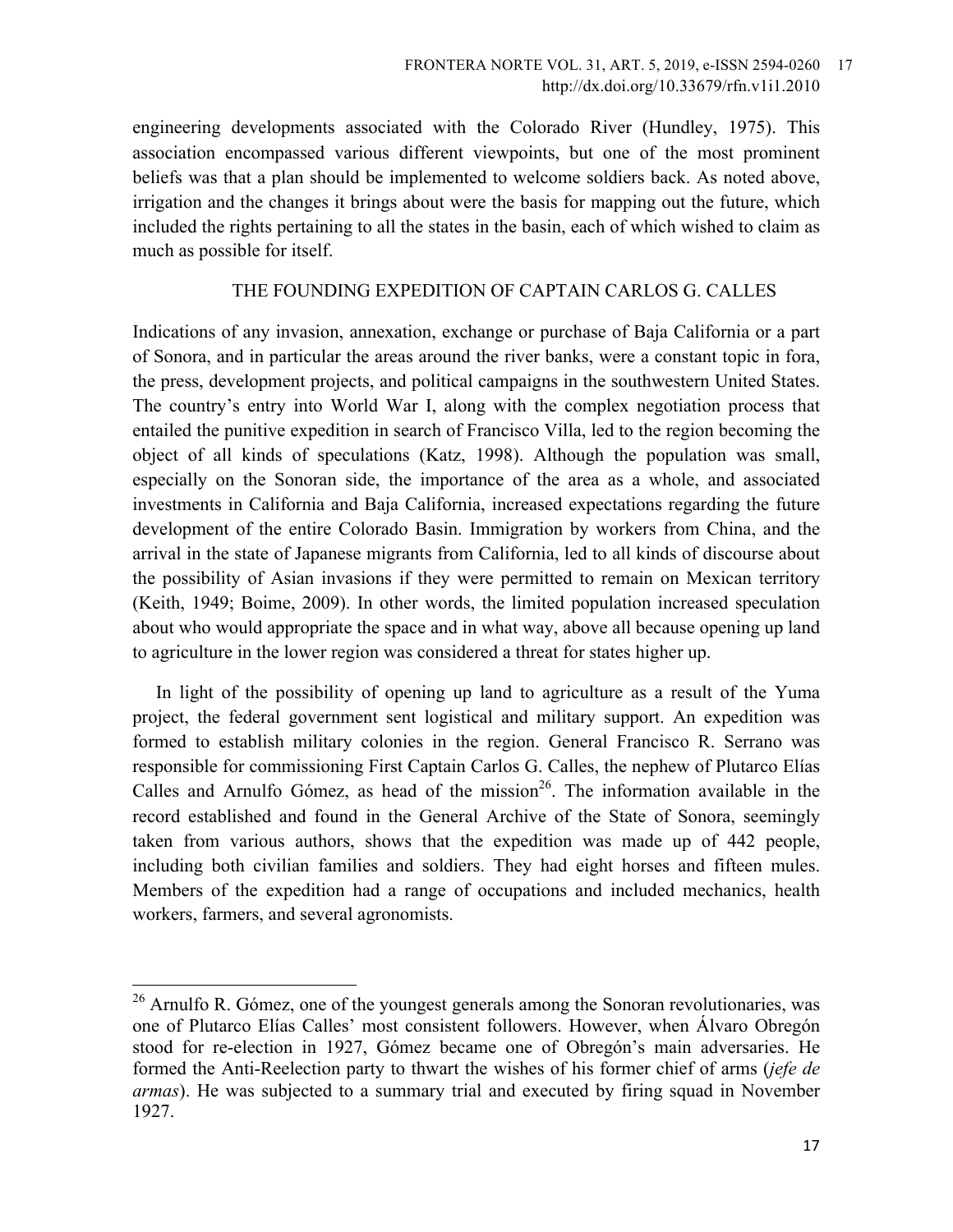The official document noted that the objective was to establish colonies on "… land that has for so many years been taken up by various concessions that have cost our country dearly…" (General Archive of the State of Sonora, n.d.). This was without a doubt a touch of nationalism that gave rise to discourse in defense of the Mexican nation during the emergence of the town and agricultural region. However, this claim is undermined to an extent by the fact that the company that owned the land where the settlement was established remained the property of the Colorado River Land Company for several more years. It must also be mentioned that Pablo Martínez del Río's concession in the Altar district was revoked by the federal government in 1917, but this was not necessarily in the area where the agricultural region was developed.

 So it was that the expedition, led by First Captain Carlos G. Calles and spurred on by nationalist contentions, began its journey in March  $1917^{27}$ . The date is explicitly given here to highlight the fact that this was the same month in which the pumping system that drove wastewater out toward Mexican territory began to operate. The information available suggests that although no formal arrangements were made, the Mexican authorities were indeed aware of the existence of controlled water crossing into the country.

 The logistical difficulties were diverse in nature. In narratives, information about where a settlement could be established was obtained through conversation with local residents, who offered suggestions for the journey. The main problems were the fear of the river flooding, and difficulty understanding where Sonora ended and which areas belonged to Baja California. The river, with its frequent changes, had several watercourses, which, if any were confirmed, significantly affected the chances of establishing the intended colony (Verdugo, 1983). However, although various sites were surveyed as suitable, the reality of the river imposed itself. It was not possible to settle on land prone to flooding. Therefore, four months later, their option was to use the water from the Yuma system. This had the advantage of being controlled water on higher ground that was less susceptible to flooding. Also, and above all, the Reclamation Service was prepared to pump the water toward Mexican territory.

 As noted above, the Reclamation Service went from being the savior and developer to being the tyrant that subjected Yuma's farmers to payments considered costly. The debt was substantial, and U.S. farmers were engaged in discussions about the way in which they were forced to bear the costs. The situation was similar in other projects led by the institution, which faced criticism due to the federal government's encroachment on areas

 $27$  Carlos Silva Calles, the grandson of Carlos G. Calles, is one of the local figures who have preserved the nationalist narrative in explaining the emergence of San Luis Río Colorado, Sonora. Personally, I believe this explanation is valid, although further elaboration is required for the part relating to Yuma in order to explain the process as a whole.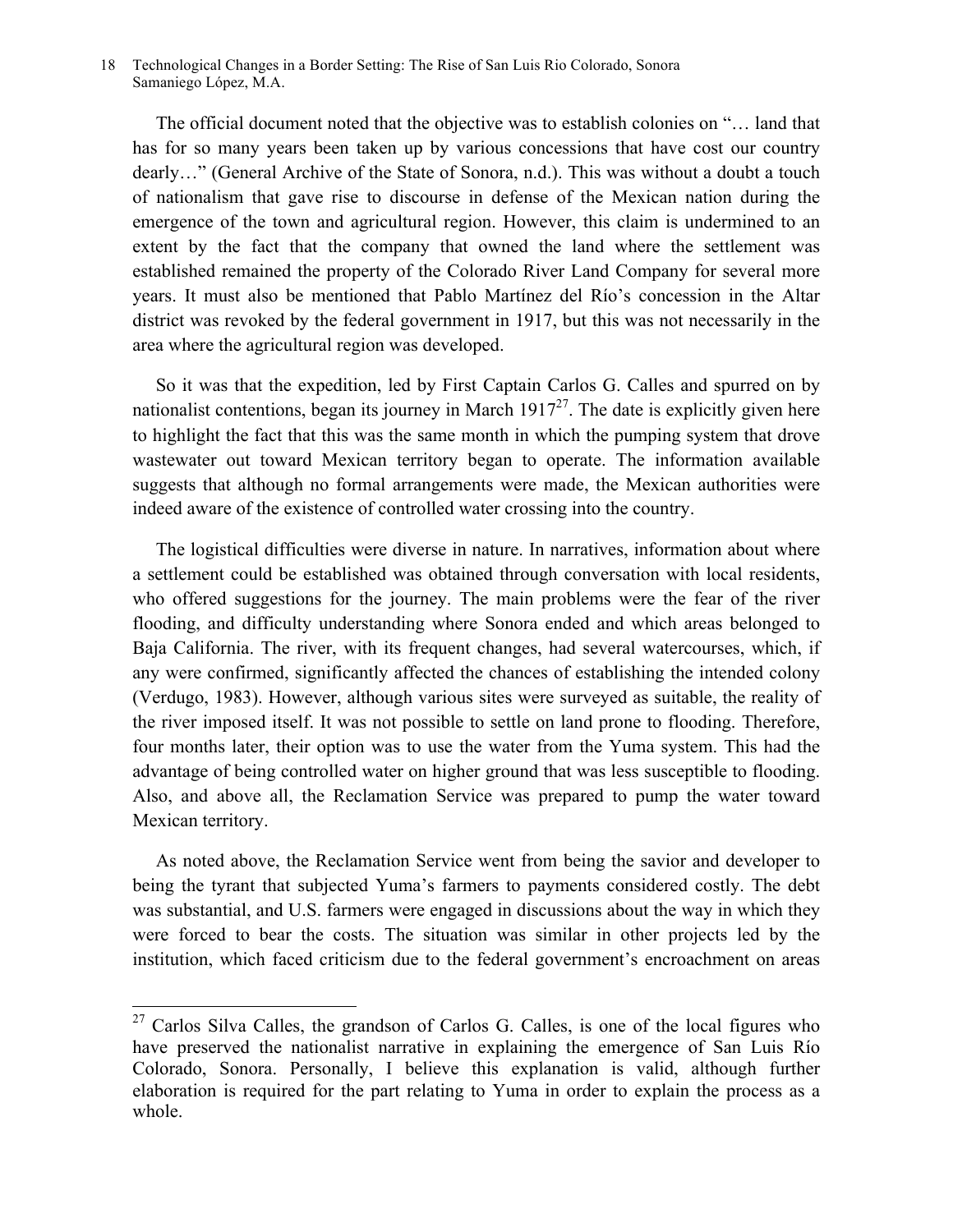considered to pertain to states or territories (Pisani,  $1979)^{28}$ . The fact that Calles' expedition arrived there after a challenging four-month trek through the Desierto de Altar in June 1917 suggests that the pumping system was known to them.

 Without representation and without taking into account the International Boundary Commission, Carlos G. Calles reached an informal agreement with the Reclamation Service. The institution's engineers pumped water over one of the protective levees, providing the resource needed to fulfill the goal of establishing a settlement (Enríquez, 1975, p. 457). Thus, Mexican soldiers from the  $4<sup>th</sup>$  and  $53<sup>rd</sup>$  infantry battalions, without proper equipment, built a canal 40 kilometers long and 10 meters wide. They cleaned up the land, opened up dirt roads, and built irrigation ditches.

 María Isabel Verdugo (1983) explained that the canals were opened up by hand, on the basis of interviews with local farmers. Accounts by Trinidad Quintero and J. Dolores Ayala support her claim that this was the way the water was used. At the time, no roads existed in Mexico to transport equipment to the region –so while the Yuma project implemented cutting-edge technological breakthroughs, on the Mexican side, irrigation ditches and canals were being built by hand. This aspect is worth stressing to contextualize what I have referred to as the "border setting". On the one hand, it serves as a point of comparison, and on the other, as a paradox: surplus water with excess salinity (and referred to as wastewater) was the starting point for an agricultural community in northern Mexico in the second decade of the  $20<sup>th</sup>$  century.

#### **CONCLUSIONS**

This work has discussed how San Luis Río Colorado came into being, but the way in which wastewater was delivered changed several times in subsequent years. In the 1920s it was pumped by a private company, before delivery reverted to the Bureau of Reclamation, which was the name adopted by the institution from 1923 (Enríquez, 1975, p. 458). All this fueled conflict between Mexican users and their relationship with the use of space. With the provision of communally-held *ejido* land<sup>29</sup> in the following years, the process was adapted to meet the new needs.

 In addition, due to the international nature of the Colorado River, what happened in San Luis Río Colorado became, at times, a legal issue. If it was considered river water, it was indeed international, and the fact that a private company was supplying it gave rise to various stances in negotiations concerning the Río Grande and Colorado River. The legal

<sup>&</sup>lt;sup>28</sup> Arizona lost its territory status and gained statehood in 1912.

<sup>&</sup>lt;sup>29</sup> TN: In Mexico, an *ejido* is village land communally held in the traditional native system of land tenure, combining communal ownership with individual use.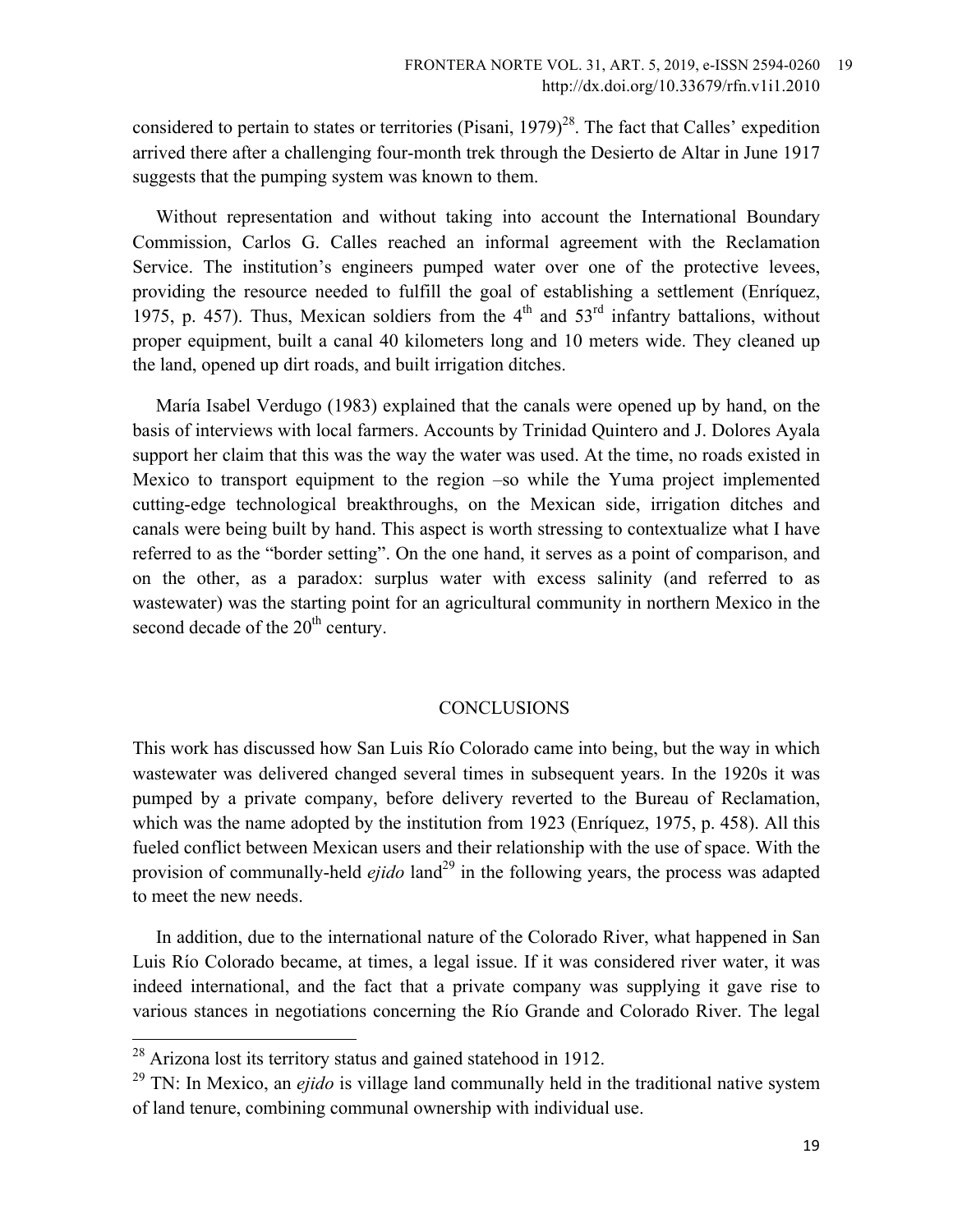implications were different if it was supplied by the Bureau, as a public entity with specific responsibilities within U.S. borders. For Mexican negotiators, the question was whether or not to include San Luis on the negotiating table. For Ernesto Enríquez Coyro, who led the negotiations, this had little appeal. His work cited in this study makes no explicit reference to this, but the treaty he agreed to did not expressly include San Luis. As noted, in formal terms, the San Luis Río Colorado Valley belongs to Irrigation District 014, Colorado River, Sonora and Baja California; in other words, it was included in the amount of water requested for the Mexicali Valley. This explains why at the beginning, this study noted that as far as engineers Jesús Franco Urías, Mariano Silva, and Isidro Díaz were concerned, arable land spanned 140,000 hectares. In other words, if San Luis had been included, the negotiations would have followed a different path. This is not to say they would have obtained more water, since the surrounding states, especially Arizona and California, were against providing water to Mexican territory. Arizona representatives were particularly opposed.

 On the other hand, this study has highlighted that initially wastewater was used from the Yuma system, in a demonstration of what I refer to as a "border setting". In other words, although the poor quality of the water was a drawback, it proved essential in populating and occupying the area. The aforementioned discussions on annexation proposals made it imperative to take steps in that sense. However, resources were scarce. While across the border the latest technological advances were being used, on the Mexican side (as noted above) the Sánchez Mejorada canal was being dug by hand.

 Another aspect of the border setting is the consideration that this was surplus water – wastewater that had already been used for farming. I believe this aspect compels us to give some thought to the implications of technological changes and the resulting impact on the use of space. Despite its poor quality, this water gave rise to a town and agricultural region. This situation remained unchanged for at least two decades. Even so, the town established itself and was able to increase its production area. The completion of the Boulder dam in 1935 set in motion other kinds of changes for the basin as a whole, and specifically the region in question.

 Without a doubt, the implementation of the inverted siphon changed the way space was used on this border. As part of a system, it played a paramount role in changing relations in a particularly complex region that had four closely linked agricultural regions in addition to a problematic broader relationship with the basin as a whole. Opening up agricultural land lower down the basin represented a threat to riverside communities further up. Shortly afterwards, this produced agreements and disputes that remain a major part of the daily lives of millions of people today.

## Translator: Joshua Parker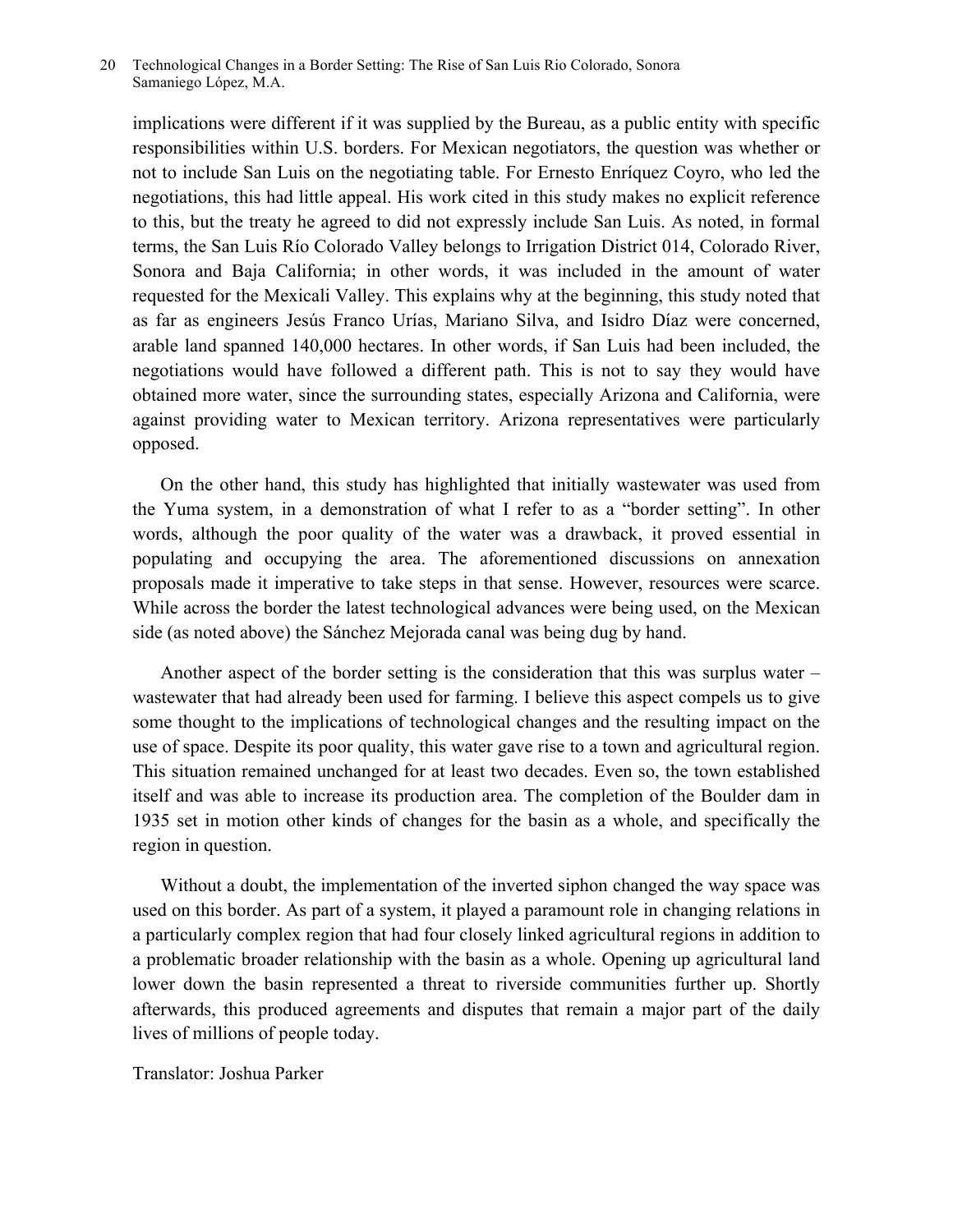#### REFERENCES

- Allison, J. C. (1917). Control of the Colorado River as Related to the Protection of Imperial Valley. *Transactions of the American Society of Civil Engineers*, *LXXXI*(1), 297-325.
- Archivo General del Estado de Sonora (AGES). (s.f.). *Ramo de Aguas*. Tomo 3213, exp. 3.
- Archivo Histórico del Agua (AHA). (s.f.) Caja 1542, exp. 21 427; Caja 2838, exp. 35 391; Caja 1252, exp. 17 214.
- Archivo Histórico del Agua (AHA). (27 de mayo, 1907). *Carlos Garza Cortina, en representación de los Sres. P. Sandoval y compañía, solicitaron la compraventa de y piden 82 000 litros por segundo*. Caja 1067, exp. 15 032
- Archivo Histórico del Agua (AHA). (31 de diciembre, 1910). *Indalecio Sánchez Gavito, representante de la Compañía de Terrenos de Sonora y la Baja California solicitó 100 M3 por segundo*. Caja 1057, exp. 14 900.
- Archivo Histórico del Agua (AHA). (25 de enero, 1912). *Respuesta de Luis García representante de la 4 división zona 1 de la Secretaría de Fomento a Indalecio Sánchez Gavito representante de la Compañía de Terrenos de Sonora y la Baja California*. Caja 1057, exp. 14 900.
- Archivo de la Secretaría de Relaciones Exteriores (ASRE). (s.f.). Fondo CILA, exp. X-33- 2, IV y V parte.
- Archivo de la Secretaría de Relaciones Exteriores (ASRE). (1910). *Informe del ingeniero Fernando Beltrán y Puga, comisionado mexicano de la CIl, al Secretario de Relaciones Exteriores*. Fondo CILA, Caja 181 X- 5505.
- Archivo de la Secretaría de Relaciones Exteriores (ASRE). (29 de junio, 1912). *Informe del cónsul de México en Yuma, Arizona, Ascensión G. Lerma, al Secretario de Relaciones Exteriores*. Fondo CILA, exp. X-33- 2, VI parte.
- Archivo de la Secretaría de Relaciones Exteriores (ASRE). (1930). *Fondo Comisión Internacional de Límites y Aguas, Fondo CILA*. Caja 166. X- 5487 – 4. Carta de Melchor Ortega al presidente de la Junta de Aguas Internacionales, 13 de septiembre de 1930.
- Archivo de la Secretaría de Relaciones Exteriores (ASRE). (6 de mayo, 1935). *Estudio de los ingenieros Jesús Franco Urías, Mariano Silva e Isidro Díaz, a la Secretaría de Relaciones Exteriores*. Fondo CILA, Caja 175. X/224.1(72:73) (rc)/585.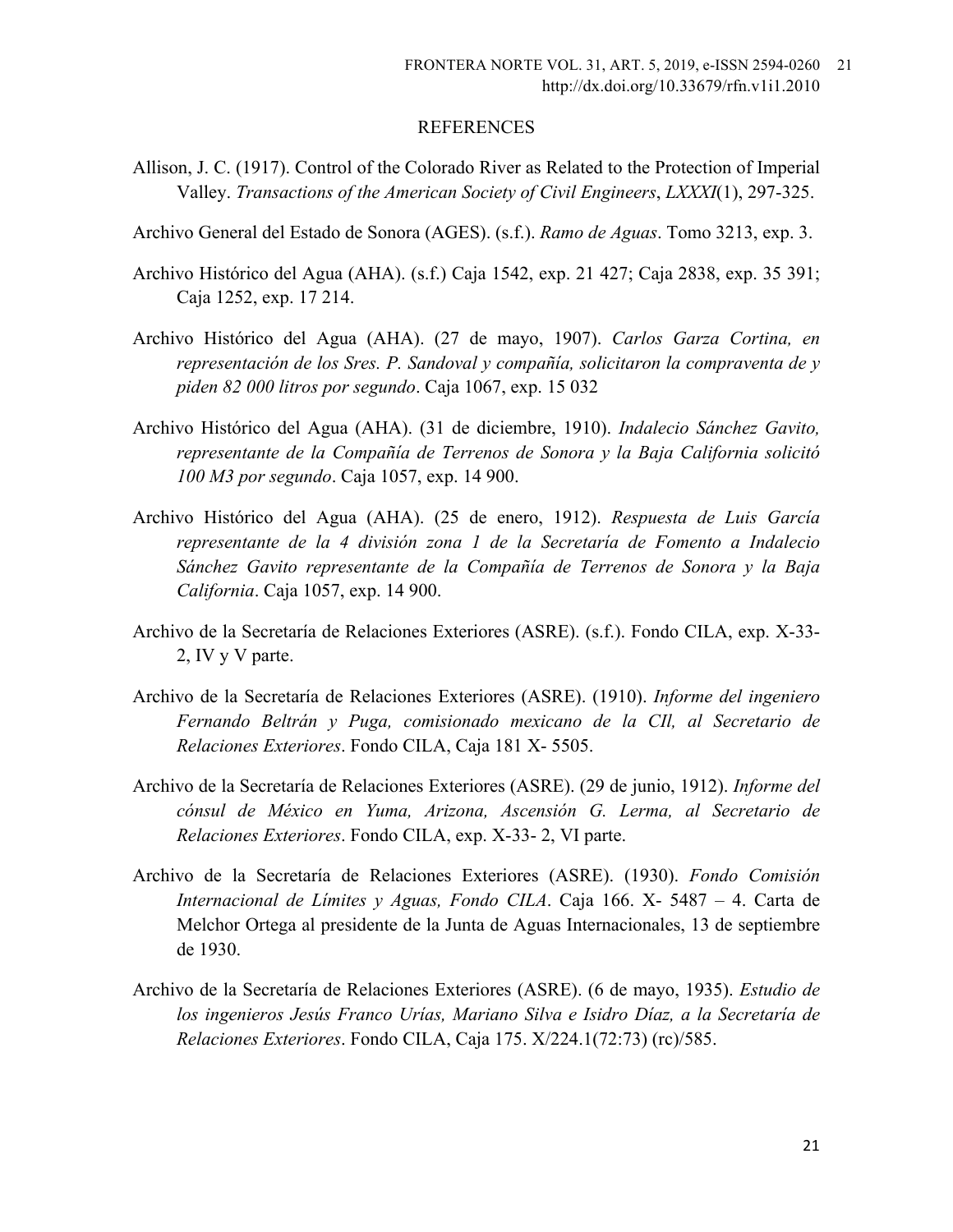- 22 Technological Changes in a Border Setting: The Rise of San Luis Rio Colorado, Sonora Samaniego López, M.A.
	- Archivo de la Secretaría de Relaciones Exteriores (ASRE). (abril de 1937). *Informe del ingeniero Rafael Fernández MacGregor, comisionado de la CIL*. Fondo CILA, Caja 182. X –5506– 2.
	- Arreola, D. (2014). Phoenix Population Origins, 1870-1900. *Geographical Review*, *104*(4), 439-458.
	- s/a. (1910, 12 de noviembre). Back to old channel goes runaway river. *Imperial Valley Press*, p. 1.
	- Boime, E. (2009). Beating Plowshares into Swords. The Colorado River Delta, the Yellow Peril, and the Movement for Federal Reclamation. *Pacific Historical Review*, *78*(1), 27-53.
	- *Boulder Canyon Reclamation Project*, (1928). Senate, 69th Congress, 1ª. Sesión, Reporte No. 654.
	- Bustamante, J. (1999). *La Comisión Internacional de Límites y Aguas entre México y Estados Unidos, sus orígenes y su actuación hasta 1996.* Ciudad Juárez, Chihuahua: Universidad Autónoma de Ciudad Juárez-San Diego State University-New Mexico State University.
	- Colorado River Basin. Hearings before the Committe on Irrigation and Reclamation United States Senate. (1928). Congreso de Estados Unidos 70, 1ª. Sesión, 17- 21 de enero de 1928.
	- Cortez, A., Whiteford, S. & Chávez M. (Coords.). (2005). *Seguridad, agua y desarrollo. El futuro de la frontera México-Estados Unidos*. Tijuana, México: El Colegio de la Frontera Norte-Michigan State University.
	- s/a. (1915, 24 de junio). Cost Statement not yet Ready. *Yuma Daily Examiner*, p. 3.
	- Drainage Question in Yuma Valley Acute Stage. (1917, 25 de octubre). *Arizona Sentinel*, p. 1.

Enríquez, E. (1976). *El tratado entre México y los Estados Unidos de América sobre ríos Internacionales. Una lucha nacional de noventa años.* México: Facultad de Ciencias Políticas y Sociales-Universidad Nacional Autónoma de México.

- Hundley, C. (1975). *Water and the west. The Colorado River Compact and the Politics of Water in the American Wes*t. Los Angeles, Ca: University of California Press.
- Iglesias, F. (2012). *Puerto Isabel. Un puerto norteamericano en tierra americana, 1864- 1878.* Tijuana, Baja California: Author's edition.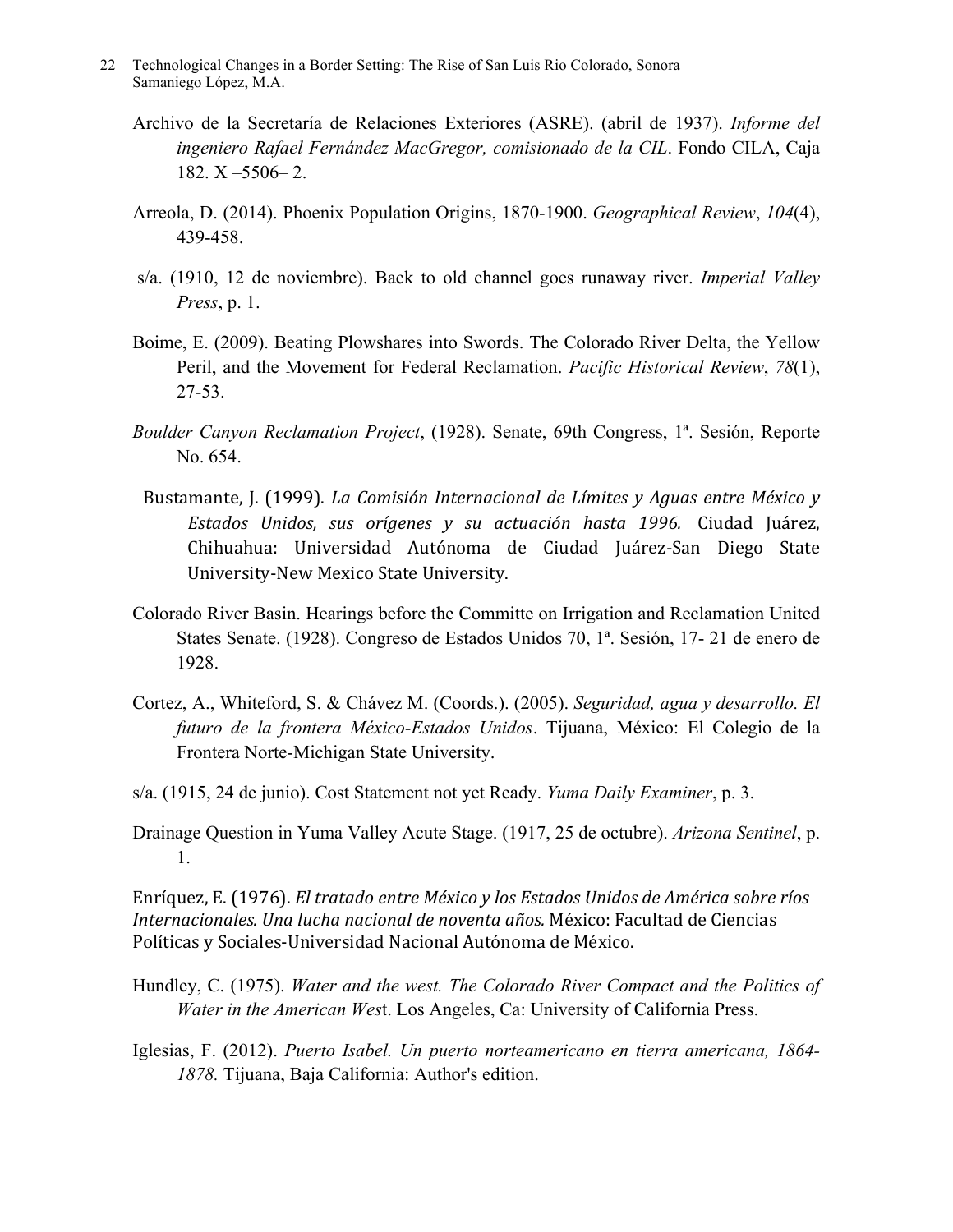- Katz, F. (1998). *Pancho Villa*. Mexico, D.F: Era.
- Keith, E. (1949). *The United States interests in Lower California* (Doctoral Thesis). University of California.
- Keohane, O. & Nye, J. (1977). *Power and Interdependence: World Politics in Transition*, Boston: Little Brown.
- La Rue, E. C. (1916). *Colorado River and its Utilization*. Department of Interior, United States Geological Survey, Water Supply Paper (395), Government Printing Office, Washington.
- National Archives Denver, Colorado (NAD). (s.f.a). Record Group 115, exp. 48-49.
- National Archives Denver, Colorado (NAD). (s.f.b). Record Group 115, caja 25 262 d 23.
- National Archives Denver, Colorado (NAD). (s.f.c). Record Group 115, *Bureau of Reclamation, "Annual Project History, Yuma Project, 1915"*.
- Newell, H. y William, D. (1913). *Principles of Irrigation Engineering, Arid Lands, Water Supply, Storage Works, Dams, Canals, Water Rights and Products.* New York: McGraw-Hill Book.
- Pisani, D. J. (1979). "Reclamation and social engineering on the progressive era" en *Agricultural History, Agricultural History Society, Agriculture History Center of* the University of California, Davis, California,  $57(1)$ , pp 46-63.
- *Problems of Imperial Valley and Vicinity*. (1922) Senate, 67th. Congress, 2ª. Sesión, documento No. 142. Washington: Government Printing Office.
- s/a. (1891, 8 de junio). Pumps to save Yuma. *The Morning Call*, p. 1.
- s/a. (1908, 4 de abril), Change of plans for Yuma Project. *Arizona Republican*, p. 7.
- s/a. (1908, 10 de octubre). Reclamation Service Plans Great Project. *The Arizona Republic*, p. 1.
- s/a. (1891, 18 de julio). Salton Lake. *Arizona Weekly Citizen*, p. 1.
- s/a. (1927, 11 de marzo). Salvar a la patria. *El Heraldo*, p. 2.

Samaniego, M. A. (2006). *Ríos internacionales entre México y Estados Unidos. Los tratados de 1906 y 1944*. Mexico, D.F.: El Colegio de México-Universidad Autónoma de Baja California.